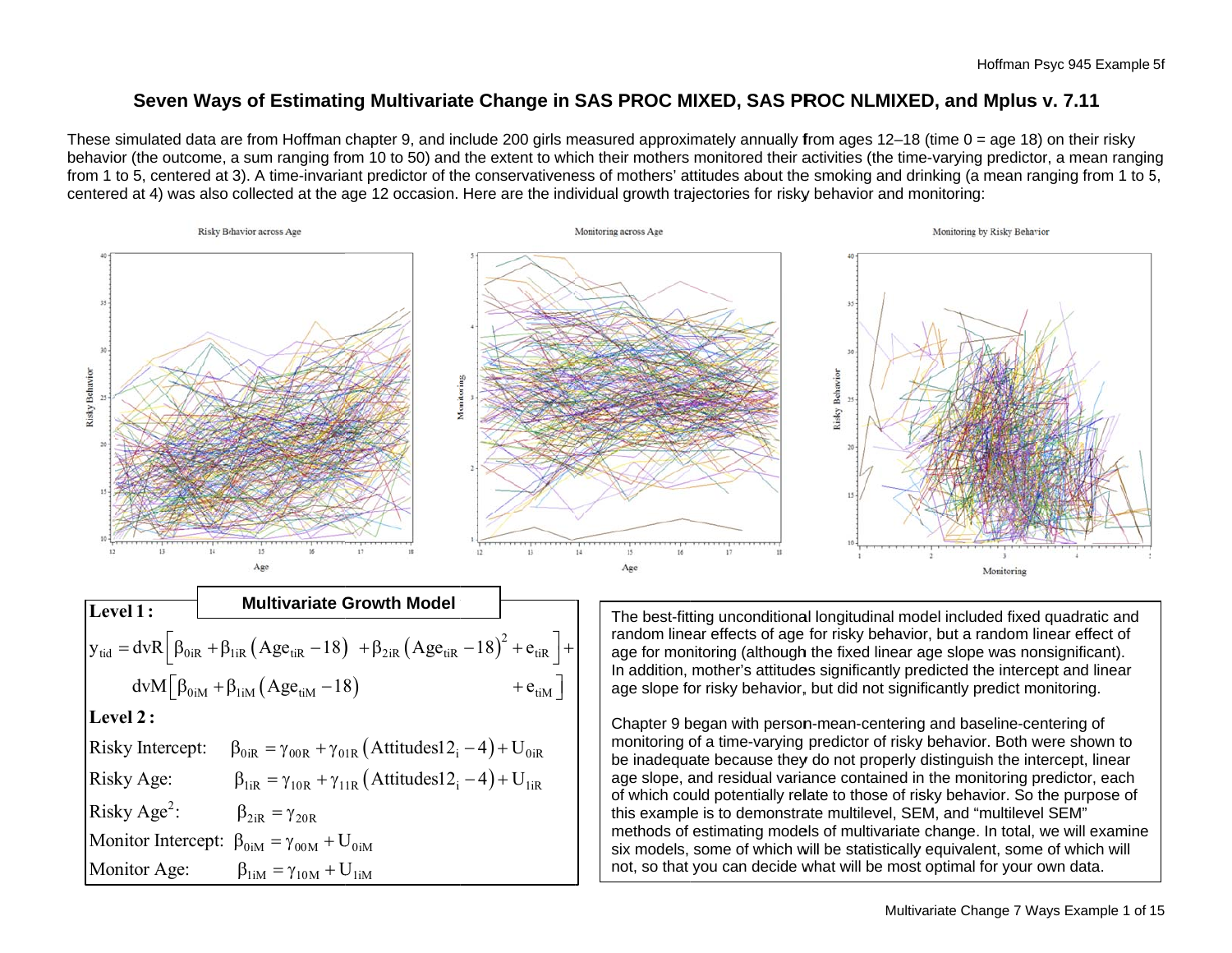Hoffman Psyc 945 Example 5f

```
Multivariate Growth Model for Risky Behavior and Monitoring 
in SAS, controlling risky behavior for attitudes (Model #1): 
* Stack longitudinal data into multivariate longitudinal;
DATA RiskyStacked2; SET RiskyStacked; 
  DV="1risky "; dvR=1; dvM=0; outcome=risky; OUTPUT; 
  DV="2monitor"; dvR=0; dvM=1; outcome=monitor3; OUTPUT; 
RUN; 
TITLE1 "Multivariate Model at Age 18 = Time 0"; 
PROC MIXED DATA=RiskyStacked2 NOITPRINT NOCLPRINT COVTEST
IC NOINFO NAMELEN=100 METHOD=ML; 
CLASS FamilyID occasion DV; 
MODEL outcome = dvR dvM dvR*agec18 dvM*agec18 
                dvR*agec18*agec18 dvR*att4 dvR*att4*agec18 
       / NOINT SOLUTION DDFM=Satterthwaite NOTEST; 
RANDOM dvR dvM dvR*agec18 dvM*agec18 
 / 
G GCORR TYPE=UN SUBJECT=FamilyID; 
REPEATED DV / 
R RCORR TYPE=UN SUBJECT=occasion*FamilyID; 
RUN; TITLE1; 
* Sending original longitudinal data to Mplus;
DATA Mplus; SET RiskyStacked; 
agesq=agec18*agec18; mon3=monitor-3; 
KEEP FamilyID occasion age monitor risky agec18 att4 
     PMmon3 WPmon age18Mon3 Change18Mon agesq mon3; 
RUN; 
* Export to .csv for use in Mplus;
PROC EXPORT DATA=work.Mplus 
OUTFILE= "&example.\chapter9v3.csv"
DBMS=CSV REPLACE; PUTNAMES=NO; RUN; 
Mplus results start here: This is the same model… 
MODEL FIT INFORMATION Number of Free Parameters 20
Loglikelihood 
         H0 Value -4392.253 Information Criteria  Akaike (AIC) 8824.506 
        Bayesian (BIC) 8929.390
        Sample-Size Adjusted BIC 8865.858
         (n^* = (n + 2) / 24)In Mplus, doing the same thing as a multivariate multilevel model (#2): 
                                                           TITLE: Multivariate Growth Model as MLM DATA: FILE = chapter9v3.csv; ! Syntax in same folder as data
                                                           VARIABLE: ! List of variables in data file  NAMES = FamilyID occasion age monitor risky age18 att4 
                                                                      PMmon3 WPmon Age18M3 C18Mon agesq mon3; 
                                                           ! Variables to be analyzed in this model 
                                                              USEVARIABLE = age18 agesq att4 risky mon3; 
                                                              MISSING ARE ALL (-999); ! Missing data identifier
                                                           ! MLM options 
                                                              CLUSTER = FamilyID; ! Level-2 ID 
                                                              BETWEEN = att4; ! Observed ONLY level-2 predictors 
                                                              WITHIN = age18 agesq; ! Observed ONLY level-1 predictors 
                                                           ANALYSIS: TYPE = TWOLEVEL RANDOM; ESTIMATOR = ML; 
                                                            MODEL: ! R = risky behavior, M = monitoring
                                                           %WITHIN%  risky* mon3* (Rresvar Mresvar); ! Residual variances
                                                             Rslp | risky ON age18*; ! R linear age slope
                                                             Rquad | risky ON agesq*; ! R quadratic age slope 
                                                             Mslp | mon3 ON age18*; ! M linear age slope
                                                             risky WITH mon3* (ResCov); ! Residual covariance
                                                            %BETWEEN%  risky* mon3* (Rintvar Mintvar); ! Intercept variances
                                                             Rslp* Mslp* (Rslpvar Mslpvar); ! Linear age slope variances
                                                             Rquad@0; ! No quadratic age slope variance
                                                             [risky* mon3*]; ! Fixed intercepts
                                                             [Rquad* Rslp* Mslp*]; ! Fixed age slopes
                                                             risky Rslp ON att4*; ! Att --> R int, linear age slope
                                                             risky WITH Rslp* (RIntSlp); ! R Int-slope covariance
                                                             mon3 WITH Mslp* (MIntSlp); ! M Int-slope covariance 
                                                             risky WITH mon3* (IntCov); ! Intercept covariance
                                                             Rslp WITH Mslp* (SlpCov); ! Slope covariance
                                                             mon3 WITH Rslp* (Int2Slp); ! M int, R slope covariance 
                                                             Mslp WITH risky* (Slp2Int); ! M slope, R int covariance 
                                                           MODEL CONSTRAINT: ! Estimating correlations 
                                                           NEW(ResCor IntCor SlpCor RIScor MIScor I2SCor S2ICor); 
                                                              ResCor = ResCov / (SQRT(Rresvar)*SQRT(Mresvar)); 
                                                              IntCor = IntCov / (SQRT(Rintvar)*SQRT(Mintvar)); 
                                                              SlpCor = SlpCov / (SQRT(Rslpvar)*SQRT(Mslpvar)); 
                                                              RIScor = RIntSlp / (SQRT(Rintvar)*SQRT(Rslpvar)); 
                                                              MIScor = MIntSlp / (SQRT(Mintvar)*SQRT(Mslpvar)); 
                                                              I2Scor = Int2Slp / (SQRT(Mintvar)*SQRT(Rslpvar)); 
                                                              S2Icor = Slp2Int / (SQRT(Mslpvar)*SQRT(Rintvar));
```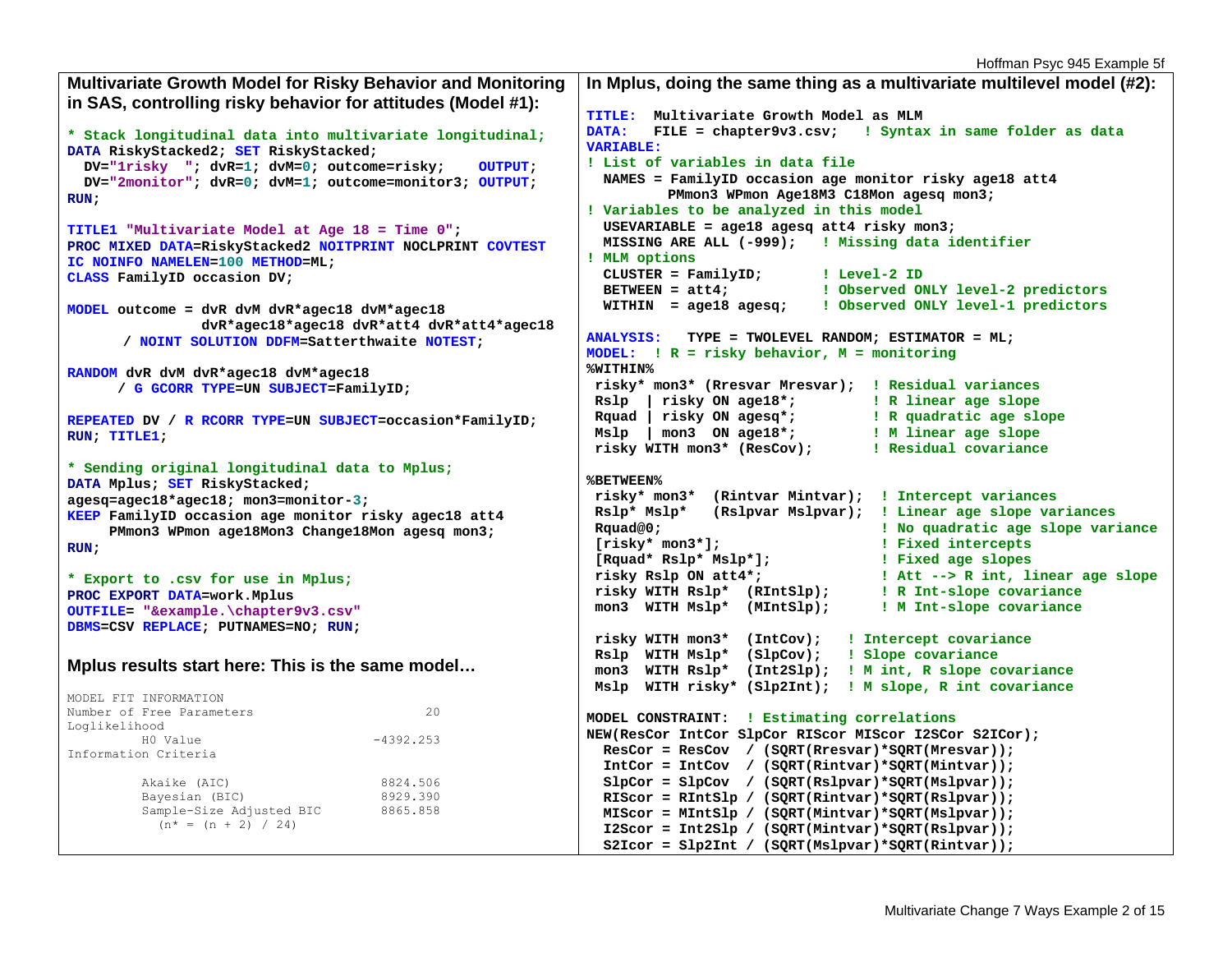Hoffman Psyc 945 Example 5f

|                  | <b>SAS multivariate MLM Results:</b> |                   |                                |                                   | Mplus results continue: This is the same model |            |                           |      |                   |                |                    |                |
|------------------|--------------------------------------|-------------------|--------------------------------|-----------------------------------|------------------------------------------------|------------|---------------------------|------|-------------------|----------------|--------------------|----------------|
|                  |                                      |                   |                                | Estimated R Correlation           |                                                |            |                           |      |                   |                |                    |                |
|                  | Estimated R Matrix for               |                   |                                | Matrix for FamilyID*occasion 1 12 |                                                |            |                           |      |                   |                |                    | Two-Tailed     |
|                  | FamilyID*occasion 1 12               |                   | Row                            | Col1                              | Co12                                           |            |                           |      | Estimate          |                | $S.E.$ Est./S.E.   | P-Value        |
| Row              | Col1                                 | Co12              | $\mathbf{1}$                   | 1,0000                            | 0.3499                                         |            | Within Level              |      |                   |                |                    |                |
| $\mathbf{1}$     | 8.3538                               | 0.2874            | $\overline{c}$                 | 0.3499                            | 1,0000                                         |            | RISKY                     | WITH |                   |                |                    |                |
| $\overline{c}$   | 0.2874                               | 0.08077           |                                |                                   |                                                |            | MON3                      |      | 0.287             | 0.028          | 10.441             | 0.000          |
|                  |                                      |                   | Estimated G Matrix             |                                   |                                                |            | Residual Variances        |      |                   |                |                    |                |
|                  |                                      |                   |                                |                                   |                                                |            | MON3                      |      | 0.081             | 0.004          | 22.354             | 0.000          |
|                  |                                      | Family            |                                |                                   |                                                |            | RISKY                     |      | 8.352             | 0.374          | 22.351             | 0.000          |
| Row              | Effect                               | ID                | Col1                           | Co12                              | Co13                                           | Co14       | Between Level             |      |                   |                |                    |                |
| $\mathbf{1}$     | dvR                                  | $\mathbf{1}$      | 18.0644                        | $-0.8554$                         | 1.8829                                         | 0.04072    |                           |      |                   |                |                    |                |
| $\overline{2}$   | dvM                                  | $\mathbf{1}$      | $-0.8554$                      | 0.1953                            | $-0.1064$                                      | $-0.00047$ | <b>RSLP</b>               | ON   |                   |                |                    |                |
| 3                | dvR*agec18                           | $\mathbf{1}$      | 1.8829                         | $-0.1064$                         | 0.4883                                         | $-0.01815$ | ATT4                      |      | $-0.530$          | 0.103          | $-5.161$           | 0.000          |
| $\overline{4}$   | dvM*agec18                           | $\mathbf{1}$      | 0.04072                        | $-0.00047$                        | $-0.01815$                                     | 0.01049    | RISKY                     | ON   |                   |                |                    |                |
|                  |                                      |                   | Estimated G Correlation Matrix |                                   |                                                |            | ATT4                      |      | $-3.333$          | 0.514          | $-6.491$           | 0.000          |
|                  |                                      | Family            |                                |                                   |                                                |            | RISKY<br><b>RSLP</b>      | WITH | 1.879             | 0.356          | 5.272              | 0.000          |
| Row              | Effect                               | ID                | Col1                           | Co12                              | Co13                                           | Co14       | MON3                      | WITH |                   |                |                    |                |
| $\mathbf{1}$     | dvR                                  | $\overline{1}$    | 1.0000                         | $-0.4554$                         | 0.6340                                         | 0.09356    | MSLP                      |      | 0.000             | 0.004          | $-0.118$           | 0.906          |
| $\boldsymbol{2}$ | dvM                                  | $\mathbf{1}$      | $-0.4554$                      | 1.0000                            | $-0.3446$                                      | $-0.01043$ | <b>RSLP</b>               |      | $-0.106$          | 0.031          | $-3.445$           | 0.001          |
| 3                | $dvR*agec18$                         | $\mathbf{1}$      | 0.6340                         | $-0.3446$                         | 1.0000                                         | $-0.2537$  | RSLP                      | WITH |                   |                |                    |                |
| $\overline{4}$   | $dvM*agec18$                         | $\mathbf{1}$      | 0.09356                        | $-0.01043$                        | $-0.2537$                                      | 1.0000     | MSLP                      |      | $-0.018$          | 0.007          | $-2.475$           | 0.013          |
|                  |                                      |                   |                                |                                   |                                                |            | MSLP<br>RISKY             | WITH | 0.041             | 0.039          | 1.049              | 0.294          |
|                  |                                      |                   | Covariance Parameter Estimates |                                   |                                                |            | RISKY                     | WITH |                   |                |                    |                |
|                  |                                      |                   |                                | Standard                          | Z                                              |            | MON3                      |      | $-0.855$          | 0.168          | $-5.076$           | 0.000          |
|                  |                                      |                   |                                |                                   |                                                |            |                           |      |                   |                |                    |                |
| Cov Parm         | Subject                              |                   | Estimate                       | Error                             | Value                                          | Pr Z       | Means                     |      |                   |                |                    |                |
| UN(2, 1)         | FamilyID                             |                   | $-0.8554$                      | 0.1685                            | $-5.08$                                        | < .0001    | MON3                      |      | 0.065             | 0.034          | 1.907              | 0.057          |
| UN(3,1)          | FamilyID                             |                   | 1.8829                         | 0.3564                            | 5.28                                           | < .0001    | RQUAD<br>MSLP             |      | 0.147<br>$-0.003$ | 0.021<br>0.008 | 7.117<br>$-0.402$  | 0.000<br>0.688 |
| UN(3,2)          | FamilyID                             |                   | $-0.1064$                      | 0.03086                           | $-3.45$                                        | 0.0006     |                           |      |                   |                |                    |                |
| UN(4,1)          | FamilyID                             |                   | 0.04072                        | 0.03879                           | 1.05                                           | 0.2939     | Intercepts                |      |                   |                |                    |                |
| UN(4, 2)         | FamilyID                             |                   | $-0.00047$                     | 0.004005                          | $-0.12$                                        | 0.9062     | RISKY                     |      | 23.314            | 0.348          | 67.062             | 0.000          |
| UN(4,3)          | FamilyID                             |                   | $-0.01815$                     | 0.007344                          | $-2.47$                                        | 0.0135     | RSLP                      |      | 1.974             | 0.138          | 14.255             | 0.000          |
| UN(2,1)          |                                      | FamilyID*occasion | 0.2874                         | 0.02753                           | 10.44                                          | < 0.001    |                           |      |                   |                |                    |                |
|                  |                                      |                   |                                |                                   |                                                |            | Variances<br>MON3         |      | 0.195             | 0.023          | 8.376              | 0.000          |
|                  |                                      |                   | Information Criteria           |                                   |                                                |            | <b>ROUAD</b>              |      | 0.000             | 0.000          | 999.000            | 999.000        |
| Neg2LogLike      | Parms                                | AIC               | <b>AICC</b>                    | HQIC                              | <b>BIC</b>                                     | CAIC       | MSLP                      |      | 0.010             | 0.001          | 7.803              | 0.000          |
|                  | 8784.5<br>20                         | 8824.5            | 8824.8                         | 8851.2                            | 8890.5                                         | 8910.5     |                           |      |                   |                |                    |                |
|                  |                                      |                   | Solution for Fixed Effects     |                                   |                                                |            | Residual Variances        |      |                   |                |                    |                |
|                  |                                      |                   | Standard                       |                                   |                                                |            | RISKY                     |      | 18.060            | 2.204          | 8.195              | 0.000          |
| Effect           |                                      | Estimate          | Error                          | DF                                | t Value                                        | Pr >  t    | <b>RSLP</b>               |      | 0.485             | 0.080          | 6.071              | 0.000          |
| dvR              |                                      | 23.3138           | 0.3477                         | 239                               | 67.06                                          | < .0001    | New/Additional Parameters |      |                   |                |                    |                |
| dvM              |                                      | 0.06505           | 0.03412                        | 200                               | 1.91                                           | 0.0580     | <b>RESCOR</b>             |      | 0.350             | 0.028          | 12.607             | 0.000          |
|                  |                                      | 1.9743            | 0.1386                         |                                   | 14.25                                          | < 0.001    | INTCOR                    |      | $-0.455$          | 0.074          | $-6.124$           | 0.000          |
| dvR*agec18       |                                      |                   |                                | 1185<br>200                       |                                                | 0.6884     | SLPCOR                    |      | $-0.255$          | 0.103          | $-2.480$           | 0.013          |
| dvM*agec18       |                                      | $-0.00328$        | 0.008176                       |                                   | $-0.40$                                        |            |                           |      |                   |                |                    |                |
|                  | dvR*agec18*agec18                    | 0.1466            | 0.02058                        | 1010                              | 7.12                                           | < .0001    | <b>RISCOR</b><br>MISCOR   |      | 0.635<br>$-0.010$ | 0.057<br>0.089 | 11.087<br>$-0.117$ | 0.000<br>0.906 |
| dvR*Att4         |                                      | $-3.3328$         | 0.5126                         | 199                               | $-6.50$                                        | < .0001    | I2SCOR                    |      | $-0.346$          | 0.095          | $-3.642$           | 0.000          |
|                  | dvR*agec18*Att4                      | $-0.5298$         | 0.1025                         | 199                               | $-5.17$                                        | < .0001    | S <sub>2</sub> TCOR       |      | 0.094             | 0.087          | 1.071              | 0.284          |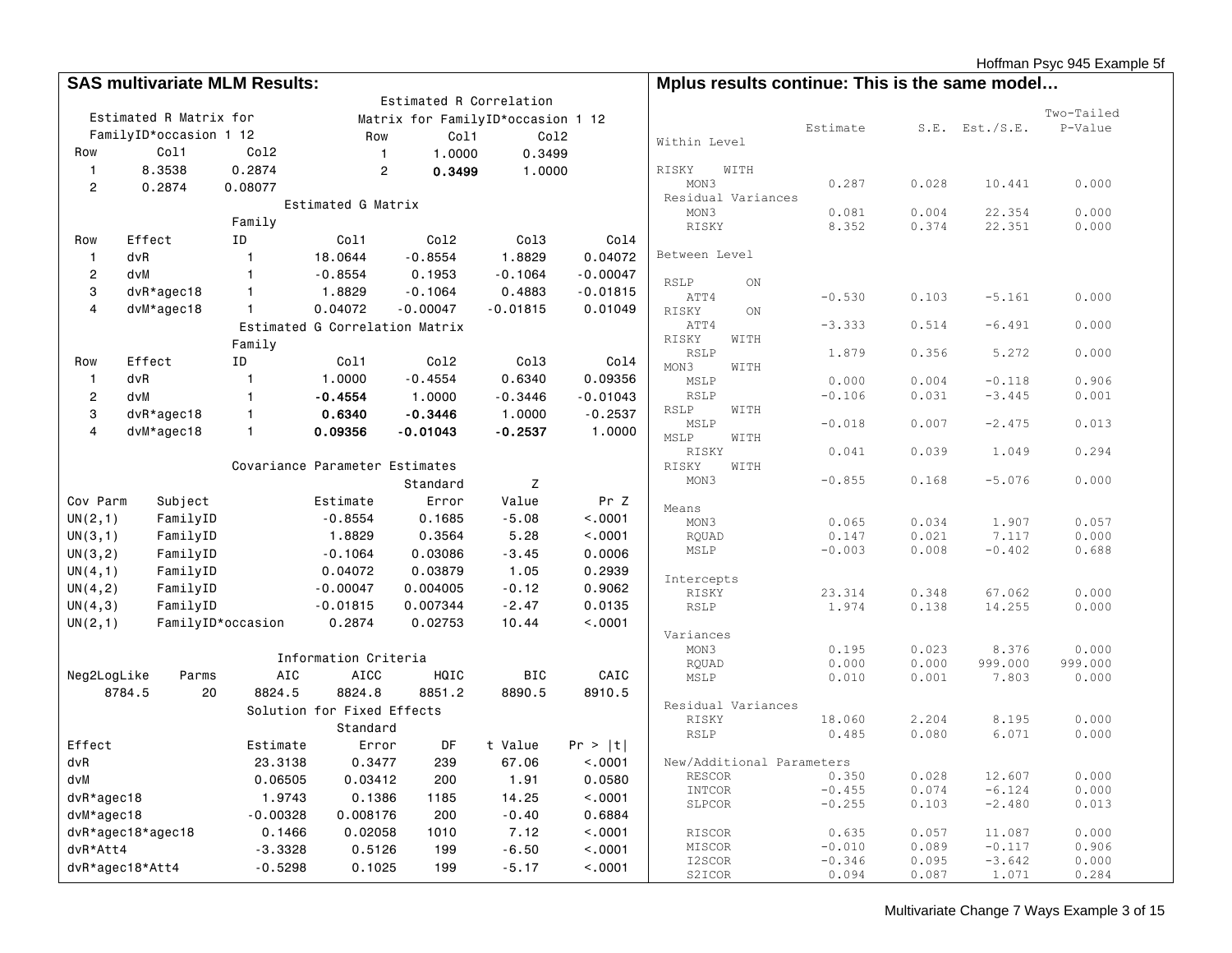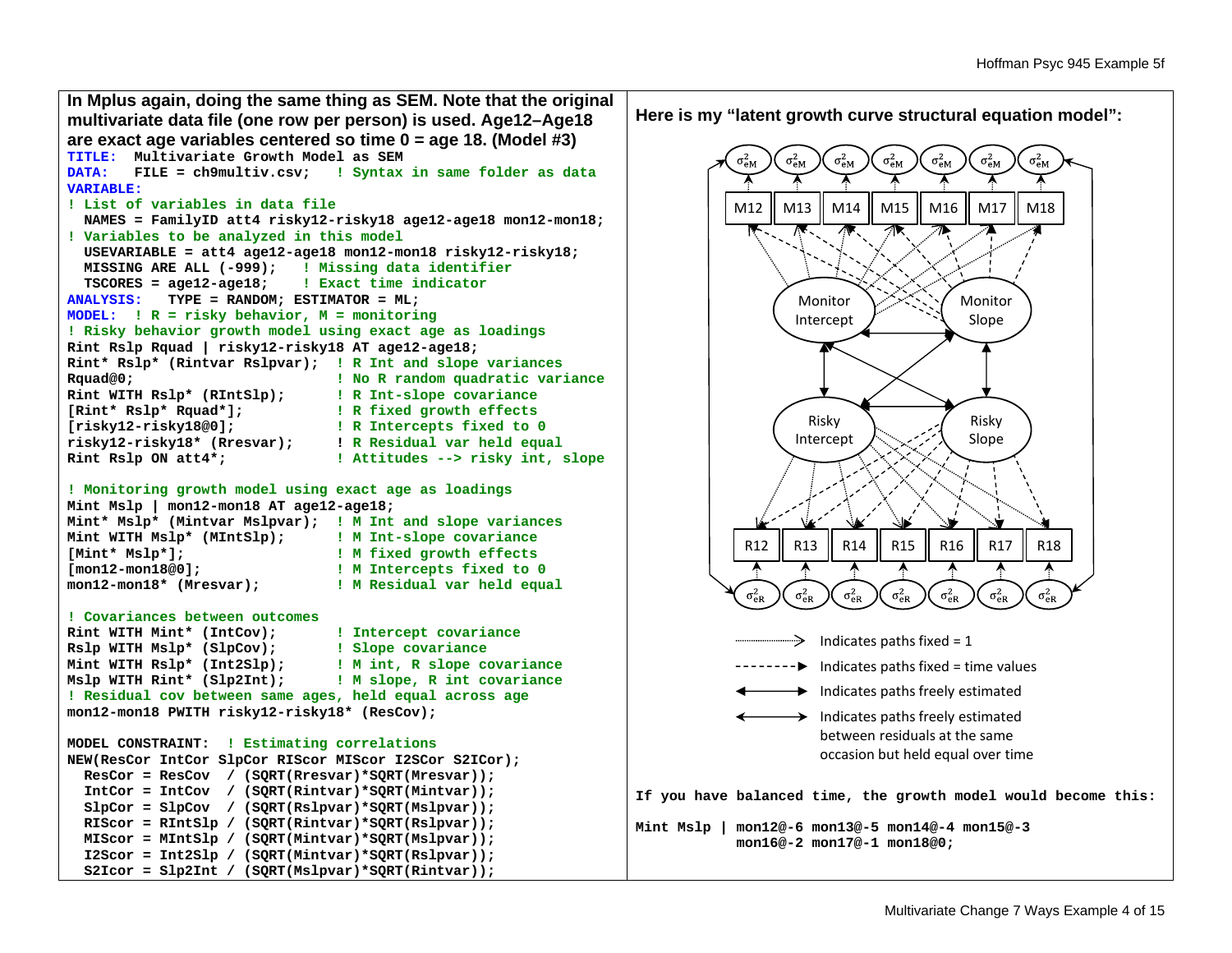# **Mplus results for SEM with correlated growth curves:**

| MODEL FIT INFORMATION     |                |                          |       |                     |            |                           |          |       |          |         |  |
|---------------------------|----------------|--------------------------|-------|---------------------|------------|---------------------------|----------|-------|----------|---------|--|
| Number of Free Parameters |                |                          |       | 20                  |            | Means                     |          |       |          |         |  |
|                           |                |                          |       |                     |            | RQUAD                     | 0.147    | 0.021 | 7.117    | 0.000   |  |
| Loglikelihood             |                |                          |       |                     |            | MINT                      | 0.065    | 0.034 | 1.906    | 0.057   |  |
|                           | H0 Value       |                          |       | $-4392.253$         |            | MSLP                      | $-0.003$ | 0.008 | $-0.402$ | 0.688   |  |
| Information Criteria      |                |                          |       |                     |            |                           |          |       |          |         |  |
|                           | Akaike (AIC)   |                          |       | 8824.506            |            | Intercepts                |          |       |          |         |  |
|                           | Bayesian (BIC) |                          |       | 8890.472            |            | MON12                     | 0.000    | 0.000 | 999.000  | 999.000 |  |
|                           |                |                          |       | 8827.110            |            | MON13                     | 0.000    | 0.000 | 999.000  | 999.000 |  |
|                           |                | Sample-Size Adjusted BIC |       |                     |            |                           |          |       |          |         |  |
|                           |                | $(n^* = (n + 2) / 24)$   |       |                     |            | MON14                     | 0.000    | 0.000 | 999.000  | 999.000 |  |
|                           |                |                          |       |                     |            | MON15                     | 0.000    | 0.000 | 999.000  | 999.000 |  |
| MODEL RESULTS             |                |                          |       |                     |            | MON16                     | 0.000    | 0.000 | 999.000  | 999.000 |  |
|                           |                |                          |       |                     | Two-Tailed | MON17                     | 0.000    | 0.000 | 999.000  | 999.000 |  |
|                           |                | Estimate                 |       | $S.E.$ Est./ $S.E.$ | P-Value    | MON18                     | 0.000    | 0.000 | 999.000  | 999.000 |  |
|                           |                |                          |       |                     |            | RISKY12                   | 0.000    | 0.000 | 999.000  | 999.000 |  |
| RINT                      | ON             |                          |       |                     |            | RISKY13                   | 0.000    | 0.000 | 999.000  | 999.000 |  |
| ATT4                      |                | $-3.333$                 | 0.514 | $-6.491$            | 0.000      | RISKY14                   | 0.000    | 0.000 | 999.000  | 999.000 |  |
|                           |                |                          |       |                     |            | RISKY15                   | 0.000    | 0.000 | 999.000  | 999.000 |  |
| <b>RSLP</b>               | ON             |                          |       |                     |            | RISKY16                   | 0.000    | 0.000 | 999.000  | 999.000 |  |
| ATT4                      |                | $-0.530$                 | 0.103 | $-5.161$            | 0.000      | RISKY17                   | 0.000    | 0.000 | 999.000  | 999.000 |  |
|                           |                |                          |       |                     |            | RISKY18                   | 0.000    | 0.000 | 999.000  | 999.000 |  |
|                           |                |                          |       |                     |            |                           |          |       |          |         |  |
| <b>RINT</b>               | WITH           |                          |       |                     |            | <b>RINT</b>               | 23.314   | 0.348 | 67.062   | 0.000   |  |
| <b>RSLP</b>               |                | 1.879                    | 0.356 | 5.272               | 0.000      | <b>RSLP</b>               | 1.974    | 0.138 | 14.255   | 0.000   |  |
| MINT                      |                | $-0.855$                 | 0.168 | $-5.076$            | 0.000      |                           |          |       |          |         |  |
|                           |                |                          |       |                     |            | Variances                 |          |       |          |         |  |
| MINT                      | WITH           |                          |       |                     |            | RQUAD                     | 0.000    | 0.000 | 999.000  | 999.000 |  |
| MSLP                      |                | 0.000                    | 0.004 | $-0.118$            | 0.906      | MINT                      | 0.195    | 0.023 | 8.376    | 0.000   |  |
| <b>RSLP</b>               |                | $-0.106$                 | 0.031 | $-3.445$            | 0.001      | MSLP                      | 0.010    | 0.001 | 7.803    | 0.000   |  |
| <b>RSLP</b>               | WITH           |                          |       |                     |            | Residual Variances        |          |       |          |         |  |
| MSLP                      |                | $-0.018$                 | 0.007 | $-2.475$            | 0.013      | MON12                     | 0.081    | 0.004 | 22.354   | 0.000   |  |
|                           |                |                          |       |                     |            |                           |          |       |          |         |  |
|                           |                |                          |       |                     |            | MON13                     | 0.081    | 0.004 | 22.354   | 0.000   |  |
| MSLP                      | WITH           |                          |       |                     |            | MON14                     | 0.081    | 0.004 | 22.354   | 0.000   |  |
| <b>RINT</b>               |                | 0.041                    | 0.039 | 1.049               | 0.294      | MON15                     | 0.081    | 0.004 | 22.354   | 0.000   |  |
|                           |                |                          |       |                     |            | MON16                     | 0.081    | 0.004 | 22.354   | 0.000   |  |
| MON12                     | WITH           |                          |       |                     |            | MON17                     | 0.081    | 0.004 | 22.354   | 0.000   |  |
| RISKY12                   |                | 0.287                    | 0.028 | 10.441              | 0.000      | MON18                     | 0.081    | 0.004 | 22.354   | 0.000   |  |
|                           |                |                          |       |                     |            | RISKY12                   | 8.352    | 0.374 | 22.351   | 0.000   |  |
| MON13                     | WITH           |                          |       |                     |            | RISKY13                   | 8.352    | 0.374 | 22.351   | 0.000   |  |
| RISKY13                   |                | 0.287                    | 0.028 | 10.441              | 0.000      | RISKY14                   | 8.352    | 0.374 | 22.351   | 0.000   |  |
|                           |                |                          |       |                     |            | RISKY15                   | 8.352    | 0.374 | 22.351   | 0.000   |  |
| MON14                     | WITH           |                          |       |                     |            | RISKY16                   | 8.352    | 0.374 | 22.351   | 0.000   |  |
| RISKY14                   |                | 0.287                    | 0.028 | 10.441              | 0.000      | RISKY17                   | 8.352    | 0.374 | 22.351   | 0.000   |  |
|                           |                |                          |       |                     |            | RISKY18                   | 8.352    | 0.374 | 22.351   | 0.000   |  |
|                           |                |                          |       |                     |            |                           |          |       |          |         |  |
| MON15                     | WITH           |                          |       |                     |            | RINT                      | 18.060   | 2.204 | 8.195    | 0.000   |  |
| RISKY15                   |                | 0.287                    | 0.028 | 10.441              | 0.000      | <b>RSLP</b>               | 0.485    | 0.080 | 6.071    | 0.000   |  |
| MON16                     | WITH           |                          |       |                     |            | New/Additional Parameters |          |       |          |         |  |
| RISKY16                   |                | 0.287                    | 0.028 | 10.441              | 0.000      | <b>RESCOR</b>             | 0.350    | 0.028 | 12.607   | 0.000   |  |
|                           |                |                          |       |                     |            | INTCOR                    | $-0.455$ | 0.074 | $-6.124$ | 0.000   |  |
| MON17                     | WITH           |                          |       |                     |            | SLPCOR                    | $-0.255$ | 0.103 | $-2.480$ | 0.013   |  |
|                           |                |                          |       |                     |            |                           |          |       |          |         |  |
| RISKY17                   |                | 0.287                    | 0.028 | 10.441              | 0.000      |                           |          |       |          |         |  |
|                           |                |                          |       |                     |            | RISCOR                    | 0.635    | 0.057 | 11.087   | 0.000   |  |
| MON18                     | WITH           |                          |       |                     |            | MISCOR                    | $-0.010$ | 0.089 | $-0.117$ | 0.907   |  |
| RISKY18                   |                | 0.287                    | 0.028 | 10.441              | 0.000      | I2SCOR                    | $-0.346$ | 0.095 | $-3.642$ | 0.000   |  |
|                           |                |                          |       |                     |            | S2ICOR                    | 0.094    | 0.087 | 1.071    | 0.284   |  |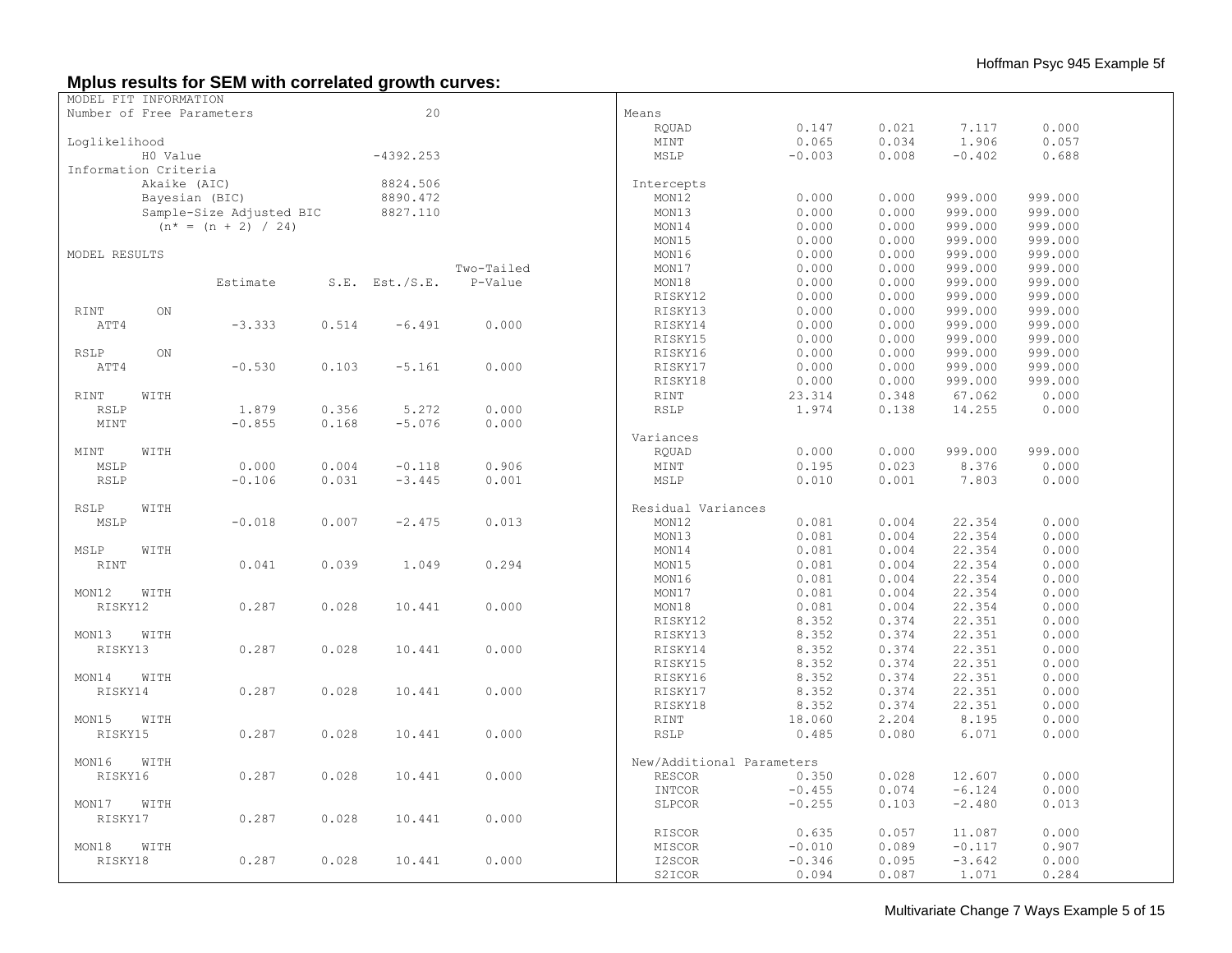

**Here is my "latent growth curve structural equation model" using directed paths from monitoring to risky behavior. Can you spot the differences?**

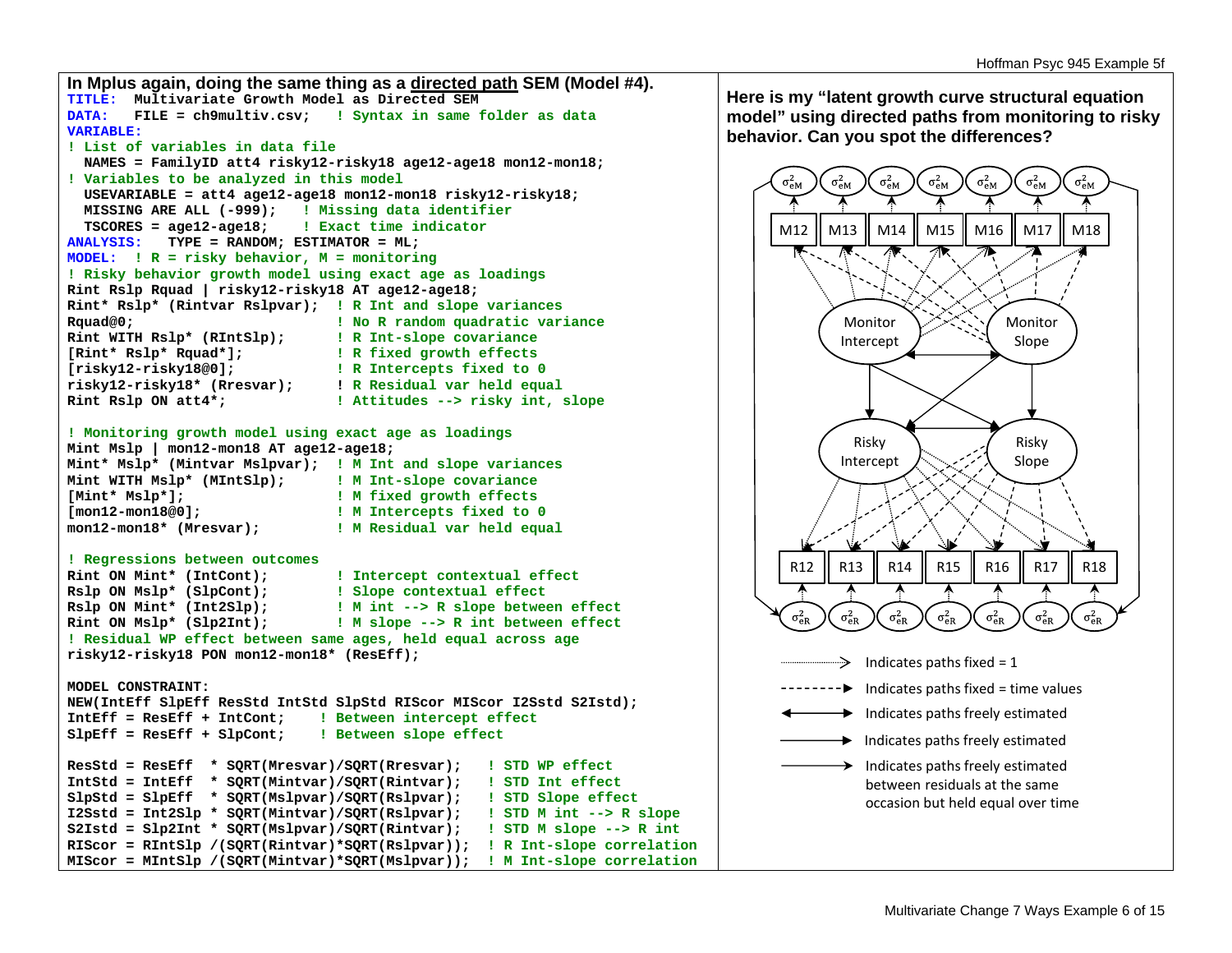## **Mplus results for directed path SEM:**

| MODEL FIT INFORMATION     |              |                          |       |                     |            | Means                     |          |       |          |         |  |
|---------------------------|--------------|--------------------------|-------|---------------------|------------|---------------------------|----------|-------|----------|---------|--|
| Number of Free Parameters |              |                          |       | 20                  |            | RQUAD                     | 0.147    | 0.021 | 7.117    | 0.000   |  |
|                           |              |                          |       |                     |            | MINT                      | 0.065    | 0.034 | 1.906    | 0.057   |  |
| Loglikelihood             |              |                          |       |                     |            | MSLP                      | $-0.003$ | 0.008 | $-0.402$ | 0.688   |  |
|                           |              |                          |       |                     |            |                           |          |       |          |         |  |
|                           | H0 Value     |                          |       | $-4392.253$         |            | Intercepts                |          |       |          |         |  |
| Information Criteria      |              |                          |       |                     |            | MON12                     | 0.000    | 0.000 | 999.000  | 999.000 |  |
|                           | Akaike (AIC) |                          |       | 8824.506            |            | MON13                     | 0.000    | 0.000 | 999.000  | 999.000 |  |
|                           |              | Bayesian (BIC)           |       | 8890.472            |            | MON14                     | 0.000    | 0.000 | 999.000  | 999.000 |  |
|                           |              | Sample-Size Adjusted BIC |       | 8827.110            |            | MON15                     | 0.000    | 0.000 | 999.000  | 999.000 |  |
|                           |              | $(n^* = (n + 2) / 24)$   |       |                     |            | MON16                     | 0.000    | 0.000 | 999.000  | 999.000 |  |
|                           |              |                          |       |                     |            | MON17                     | 0.000    | 0.000 | 999.000  | 999.000 |  |
| MODEL RESULTS             |              |                          |       |                     |            | MON18                     | 0.000    | 0.000 | 999.000  | 999.000 |  |
|                           |              |                          |       |                     | Two-Tailed | RISKY12                   | 0.000    | 0.000 | 999.000  | 999.000 |  |
|                           |              | Estimate                 |       | $S.E.$ Est./ $S.E.$ | P-Value    | RISKY13                   | 0.000    | 0.000 | 999.000  | 999.000 |  |
|                           |              |                          |       |                     |            | RISKY14                   | 0.000    | 0.000 | 999.000  | 999.000 |  |
| <b>RINT</b>               | ON           |                          |       |                     |            | RISKY15                   | 0.000    | 0.000 | 999.000  | 999.000 |  |
| MINT                      |              | $-7.928$                 | 0.861 | $-9.211$            | 0.000      | RISKY16                   | 0.000    | 0.000 | 999.000  | 999.000 |  |
|                           |              |                          |       |                     |            |                           |          |       |          |         |  |
| MSLP                      |              | 3.685                    | 3.494 | 1.055               | 0.292      | RISKY17                   | 0.000    | 0.000 | 999.000  | 999.000 |  |
|                           |              |                          |       |                     |            | RISKY18                   | 0.000    | 0.000 | 999.000  | 999.000 |  |
| RSLP                      | ON           |                          |       |                     |            | RINT                      | 23.610   | 0.333 | 70.898   | 0.000   |  |
| MSLP                      |              | $-5.316$                 | 0.816 | $-6.517$            | 0.000      | RSLP                      | 2.004    | 0.139 | 14.405   | 0.000   |  |
| MINT                      |              | $-0.548$                 | 0.160 | $-3.431$            | 0.001      | Variances                 |          |       |          |         |  |
|                           |              |                          |       |                     |            | RQUAD                     | 0.000    | 0.000 | 999.000  | 999.000 |  |
| <b>RINT</b>               | ON           |                          |       |                     |            | MINT                      | 0.195    | 0.023 | 8.376    | 0.000   |  |
| ATT4                      |              | $-3.333$                 | 0.514 | $-6.491$            | 0.000      | MSLP                      | 0.010    | 0.001 | 7.803    | 0.000   |  |
|                           |              |                          |       |                     |            |                           |          |       |          |         |  |
| <b>RSLP</b>               | ON           |                          |       |                     |            | Residual Variances        |          |       |          |         |  |
| ATT4                      |              | $-0.530$                 | 0.103 | $-5.161$            | 0.000      | MON12                     | 0.081    | 0.004 | 22.354   | 0.000   |  |
|                           |              |                          |       |                     |            |                           |          |       |          |         |  |
|                           |              |                          |       |                     |            | MON13                     | 0.081    | 0.004 | 22.354   | 0.000   |  |
| RISKY12                   | ON           |                          |       |                     |            | MON14                     | 0.081    | 0.004 | 22.354   | 0.000   |  |
| MON12                     |              | 3.559                    | 0.301 | 11.809              | 0.000      | MON15                     | 0.081    | 0.004 | 22.354   | 0.000   |  |
|                           |              |                          |       |                     |            | MON16                     | 0.081    | 0.004 | 22.354   | 0.000   |  |
| RISKY13                   | ON           |                          |       |                     |            | MON17                     | 0.081    | 0.004 | 22.354   | 0.000   |  |
| MON13                     |              | 3.559                    | 0.301 | 11.809              | 0.000      | MON18                     | 0.081    | 0.004 | 22.354   | 0.000   |  |
|                           |              |                          |       |                     |            | RISKY12                   | 7.329    | 0.328 | 22.353   | 0.000   |  |
| RISKY14                   | ON           |                          |       |                     |            | RISKY13                   | 7.329    | 0.328 | 22.353   | 0.000   |  |
| MON14                     |              | 3.559                    | 0.301 | 11.809              | 0.000      | RISKY14                   | 7.329    | 0.328 | 22.353   | 0.000   |  |
|                           |              |                          |       |                     |            | RISKY15                   | 7.329    | 0.328 | 22.353   | 0.000   |  |
| RISKY15                   | ON           |                          |       |                     |            | RISKY16                   | 7.329    | 0.328 | 22.353   | 0.000   |  |
| MON15                     |              | 3.559                    | 0.301 | 11.809              | 0.000      | RISKY17                   | 7.329    | 0.328 | 22.353   | 0.000   |  |
|                           |              |                          |       |                     |            |                           |          |       |          |         |  |
|                           |              |                          |       |                     |            | RISKY18                   | 7.329    | 0.328 | 22.353   | 0.000   |  |
| RISKY16                   | ON           |                          |       |                     |            | RINT                      | 14.173   | 1.965 | 7.213    | 0.000   |  |
| MON16                     |              | 3.559                    | 0.301 | 11.809              | 0.000      | <b>RSLP</b>               | 0.394    | 0.082 | 4.787    | 0.000   |  |
|                           |              |                          |       |                     |            |                           |          |       |          |         |  |
| RISKY17                   | ON           |                          |       |                     |            | New/Additional Parameters |          |       |          |         |  |
| MON17                     |              | 3.559                    | 0.301 | 11.809              | 0.000      | INTEFF                    | $-4.369$ | 0.784 | $-5.575$ | 0.000   |  |
|                           |              |                          |       |                     |            | SLPEFF                    | $-1.758$ | 0.724 | $-2.429$ | 0.015   |  |
| RISKY18                   | ON           |                          |       |                     |            |                           |          |       |          |         |  |
| MON18                     |              | 3.559                    | 0.301 | 11.809              | 0.000      | RESSTD                    | 0.374    | 0.034 | 11.063   | 0.000   |  |
|                           |              |                          |       |                     |            | INTSTD                    | $-0.513$ | 0.104 | $-4.928$ | 0.000   |  |
| RINT                      | WITH         |                          |       |                     |            | SLPSTD                    | $-0.287$ | 0.126 | $-2.270$ | 0.023   |  |
|                           |              | 1.481                    | 0.345 | 4.291               | 0.000      |                           |          |       |          |         |  |
| $\texttt{RSLP}$           |              |                          |       |                     |            |                           |          |       |          |         |  |
|                           |              |                          |       |                     |            | RISCOR                    | 0.627    | 0.068 | 9.266    | 0.000   |  |
| MINT                      | WITH         |                          |       |                     |            | MISCOR                    | $-0.010$ | 0.089 | $-0.117$ | 0.907   |  |
| MSLP                      |              | 0.000                    | 0.004 | $-0.118$            | 0.906      | I2SSTD                    | $-0.386$ | 0.125 | $-3.078$ | 0.002   |  |
|                           |              |                          |       |                     |            | S2ISTD                    | 0.100    | 0.095 | 1.051    | 0.293   |  |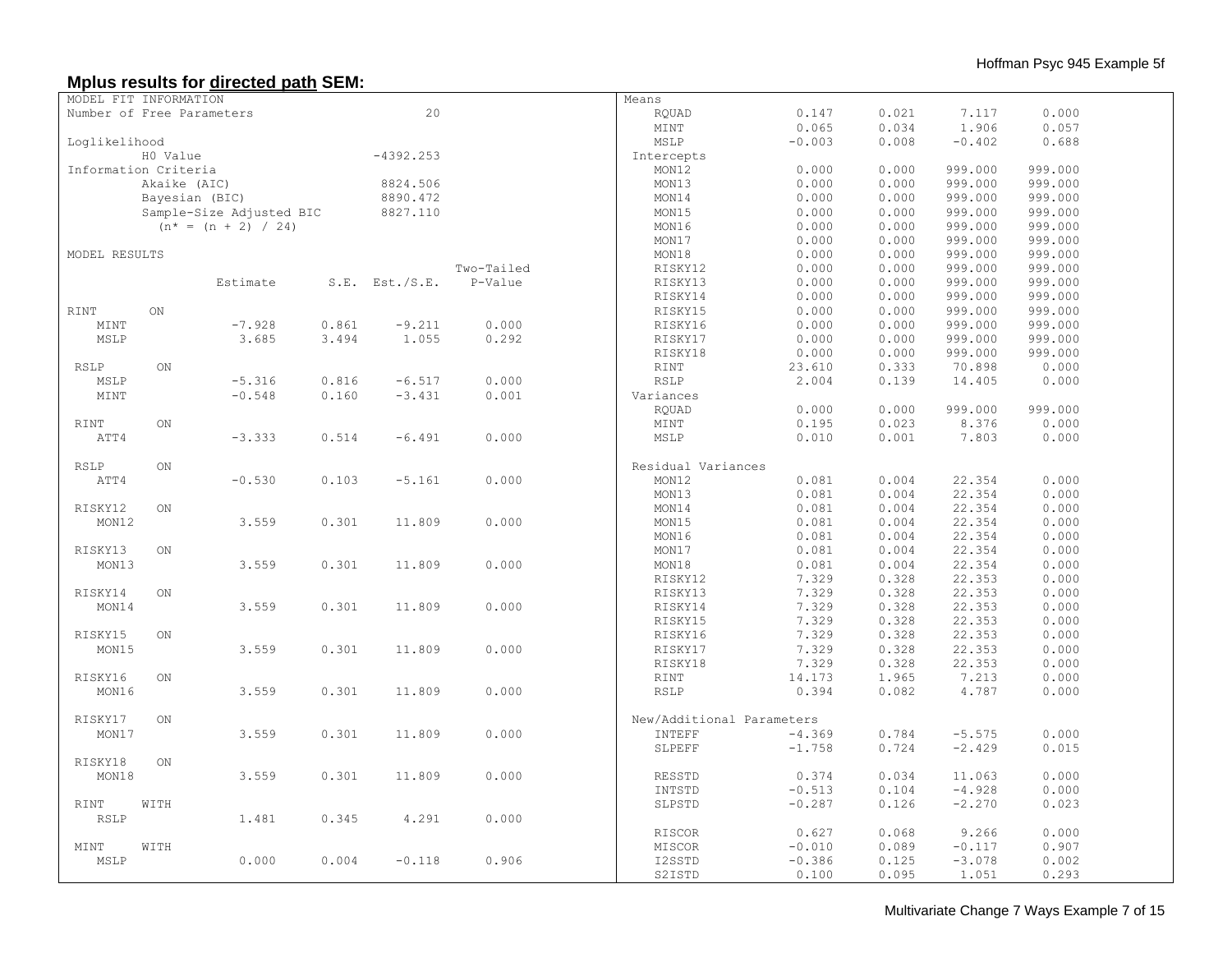### **In Mplus still, doing the same thing as a "truly multivariate" MLM instead of SEM (Model #5)**  *This is called "multilevel SEM" by some people…*

```
TITLE: Multivariate Growth Model as MLM with directed paths 
DATA: FILE = chapter9v3.csv; ! Syntax in same folder as data
VARIABLE: 
! List of variables in data file 
  NAMES = FamilyID occasion age monitor risky age18 att4 
          PMmon3 WPmon Age18M3 C18Mon agesq mon3; 
! Variables to be analyzed in this model 
  USEVARIABLE = age18 agesq att4 risky mon3; 
  MISSING ARE ALL (-999); ! Missing data identifier
! MLM options 
 CLUSTER = FamilyID; ! Level-2 ID 
 BETWEEN = att4; ! Observed ONLY level-2 predictors 
   WITHIN = age18 agesq; ! Observed ONLY level-1 predictors 
ANALYSIS: TYPE = TWOLEVEL RANDOM; ESTIMATOR = ML; 
MODEL: ! R = risky behavior, M = monitoring
%WITHIN% 
 risky* mon3* (Rresvar Mresvar); ! Residual variances 
 Rslp | risky ON age18*; ! R linear age slope
Rslp | risky ON age18*; <br>Rquad | risky ON agesq*; <br>R quadratic age slope
 Mslp | mon3 ON age18*; ! M linear age slope
 WPres | risky ON mon3*; ! WP effect M --> R
%BETWEEN% 
 risky* mon3* (Rintvar Mintvar); ! Intercept variances
 Rslp* Mslp* (Rslpvar Mslpvar); ! Linear age slope variances
 Rquad@0; ! No quadratic age slope variance
 {\small \begin{array}{l} \texttt{risky* mon3*J;} \\ \texttt{[Rslp* Rquad* Mslp*J;} \end{array} } \begin{array}{l} \texttt{! Fixed intercepts} \\ \texttt{! Fixed age slopes} \end{array} [Rslp* Rquad* Mslp*]; ! Fixed age slopes
 risky Rslp ON att4*; ! Att --> R int, linear age slope
 risky WITH Rslp* (RIntSlp); ! R Int-slope covariance
 mon3 WITH Mslp* (MIntSlp); ! M Int-slope covariance
! Regressions between outcomes 
 risky ON mon3* (IntCont); ! Intercept contextual effect
 Rslp ON Mslp* (SlpCont); ! Slope contextual effect
 Rslp ON mon3* (Int2Slp); ! M int --> R slope between effect 
 risky ON Mslp* (Slp2Int); ! M slope --> R int between effect
! Residual WP effect between same ages, held equal across age 
  [WPres] (ResEff); 
   WPres@0; ! No random WP effect variance
MODEL CONSTRAINT: 
NEW(IntEff SlpEff ResStd IntStd SlpStd RIScor MIScor I2Sstd S2Istd); 
IntEff = ResEff + IntCont; ! Between intercept effect
SlpEff = ResEff + SlpCont; ! Between slope effect
ResStd = ResEff * SQRT(Mresvar)/SQRT(Rresvar); ! STD WP effect
IntStd = IntEff * SQRT(Mintvar)/SQRT(Rintvar); ! STD Int effect
SlpStd = SlpEff * SQRT(Mslpvar)/SQRT(Rslpvar); ! STD Slope effect
I2Sstd = Int2Slp * SQRT(Mintvar)/SQRT(Rslpvar); ! STD M int --> R slope
S2Istd = Slp2Int * SQRT(Mslpvar)/SQRT(Rintvar); ! STD M slope --> R int
RIScor = RIntSlp /(SQRT(Rintvar)*SQRT(Rslpvar)); ! R Int-slope correlation
MIScor = MIntSlp /(SQRT(Mintvar)*SQRT(Mslpvar)); ! M Int-slope correlation
```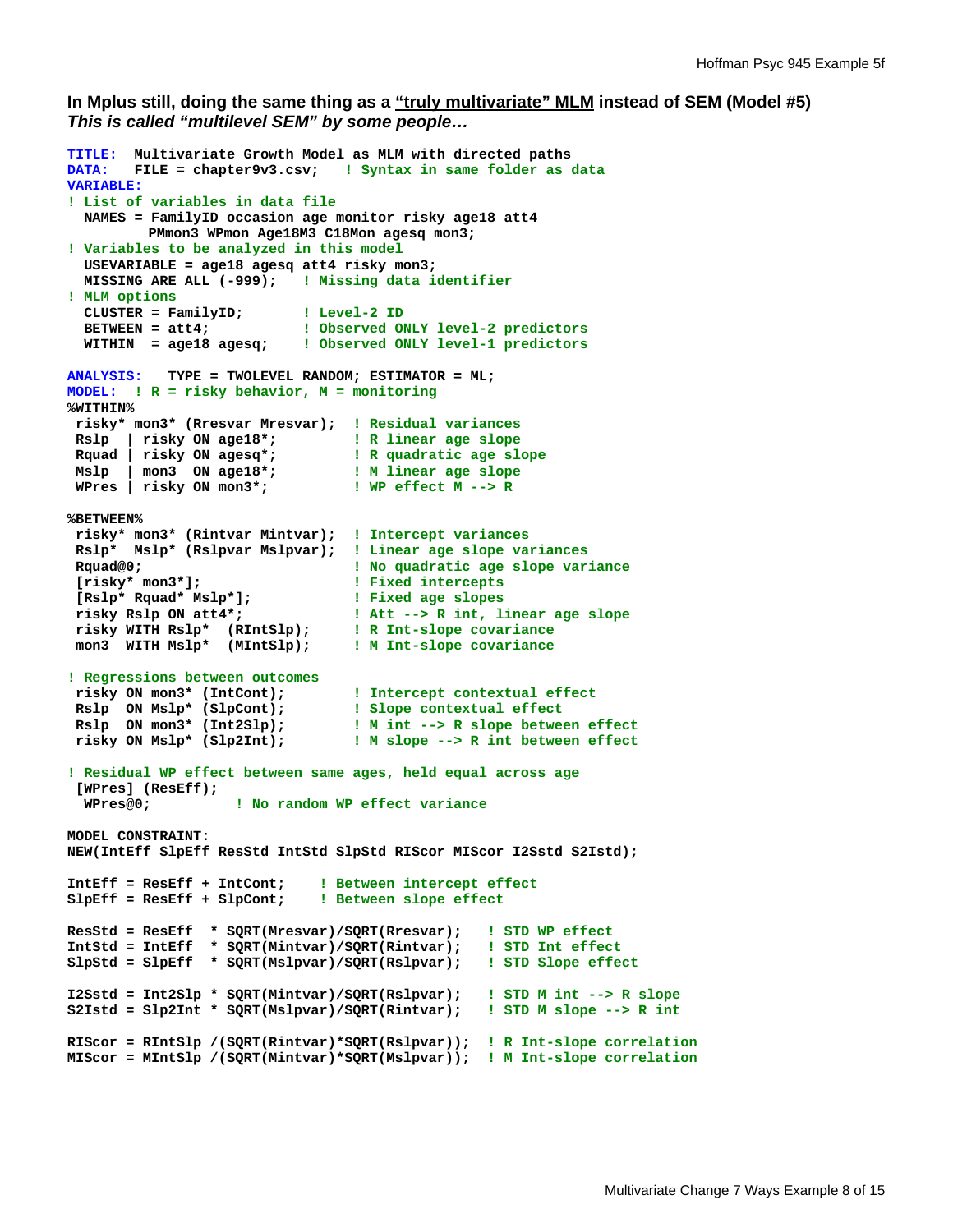# **From chapter 9:**

Figure 9.5. Multivariate longitudinal model when using truly multivariate software.

| Level 1: Monitor <sub>ii</sub> -3 = $\beta_{00M} + \beta_{10M} (Age_{iM} - 18) + e_{iM}$                                                                 |                                                                                                                                |
|----------------------------------------------------------------------------------------------------------------------------------------------------------|--------------------------------------------------------------------------------------------------------------------------------|
| Level 2:                                                                                                                                                 |                                                                                                                                |
| Monitor Intercept:<br>Montitor Intercept:<br>1: $\beta_{00M} = \gamma_{00M} + U_{0iM}$                                                                   |                                                                                                                                |
| Level 2:                                                                                                                                                 |                                                                                                                                |
| Monitor Intercept:<br>1: $\beta_{00M} = \gamma_{00M} + U_{0iM}$                                                                                          |                                                                                                                                |
| Risky Intercept:<br>1: $\beta_{00R} = \gamma_{00R} + \gamma_{01R} (Age12Attitudes_i - 4) + \gamma_{02R} (U_{0iM}) + \gamma_{03R} (U_{iiM}) + U_{0iR}$ \n |                                                                                                                                |
| Risky Age:                                                                                                                                               | $\beta_{10R} = \gamma_{10R} + \gamma_{11R} (Age12Attitudes_i - 4) + \gamma_{12R} (U_{0iM}) + \gamma_{13R} (U_{iiM}) + U_{iiR}$ |
| Risky WP Monitor:<br>1: $\beta_{30R} = \gamma_{20R}$                                                                                                     |                                                                                                                                |
| Missy WP Monitor:<br>1: $\beta_{30R} = \gamma_{30R}$                                                                                                     |                                                                                                                                |
| Monitor<br>1: $\gamma_{0M}$                                                                                                                              |                                                                                                                                |
| Monitor<br>1: $\gamma_{0M}$                                                                                                                              |                                                                                                                                |
| Monitor<br>1: $\gamma_{0M}$                                                                                                                              |                                                                                                                                |
| Monitor<br>1: $\gamma_{0M}$                                                                                                                              |                                                                                                                                |
| Monitor<br>1: $\gamma_{0M}$                                                                                                                              |                                                                                                                                |
| Manat                                                                                                                                                    |                                                                                                                                |
| Manat                                                                                                                                                    |                                                                                                                                |
| Manat                                                                                                                                                    |                                                                                                                                |
| Manat                                                                                                                                                    |                                                                                                                                |
| Manat                                                                                                                                                    |                                                                                                                                |
| Manat                                                                                                                                                    |                                                                                                                                |
| Manat                                                                                                                                                    |                                                                                                                                |
| Manat                                                                                                                                                    |                                                                                                                                |
| Manat                                                                                                                                                    |                                                                                                                                |
| Manat                                                                                                                                                    |                                                                                                                                |

Age 12 Attitudes-4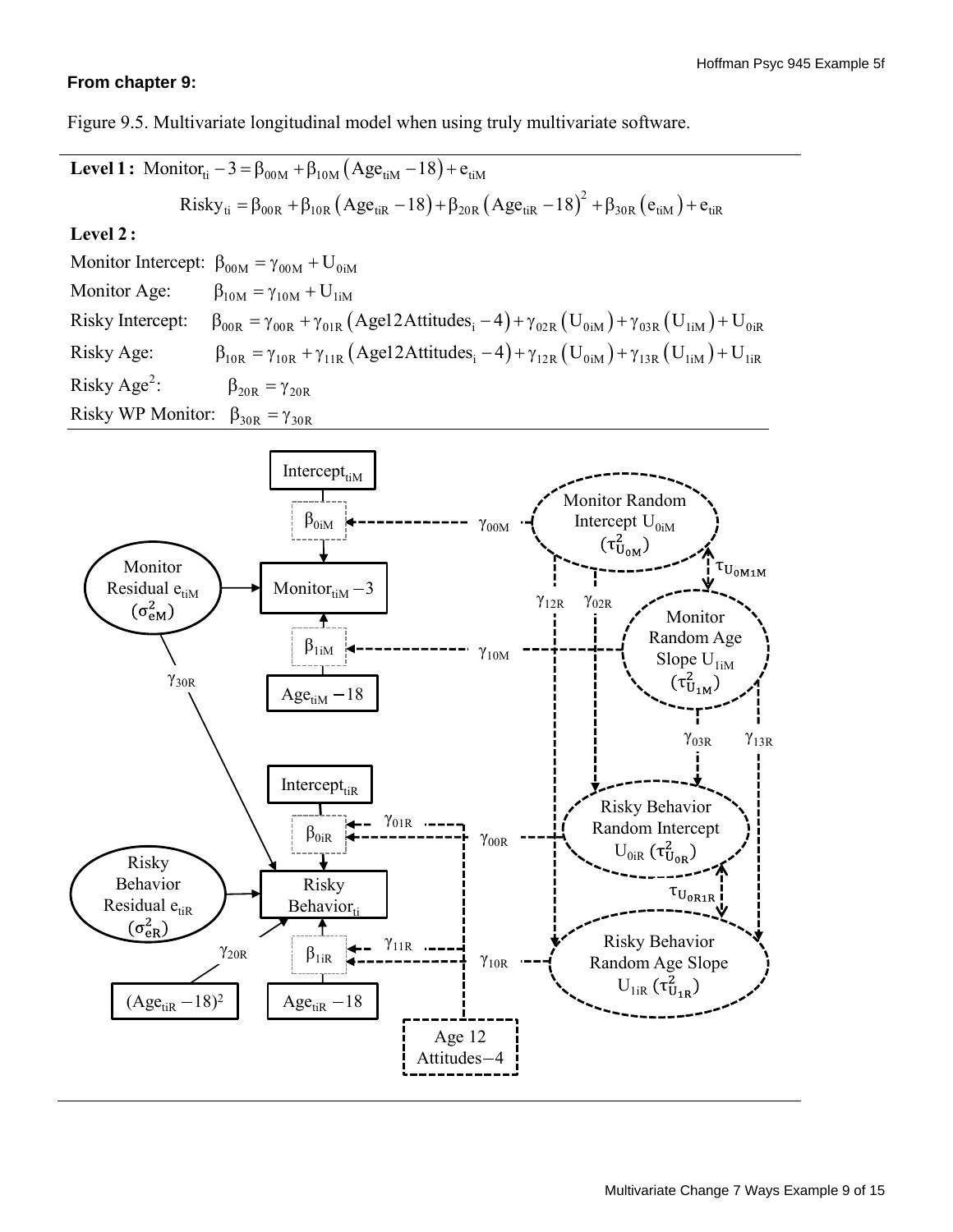# **From chapter 9:**

|                                                 | Model Effects                             | Est     | <b>SE</b>    | p <  | <b>STD</b> |
|-------------------------------------------------|-------------------------------------------|---------|--------------|------|------------|
|                                                 | <b>Risky Behavior Model for the Means</b> |         |              |      |            |
| $\gamma$ <sub>00R</sub>                         | Intercept                                 | 23.61   | 0.33         | .001 |            |
| $\gamma$ <sub>10R</sub>                         | Linear Age Slope $(0 = 18)$               | 2.00    | 0.14         | .001 |            |
| $\gamma_{20R}$                                  | Quadratic Age Slope                       | 0.15    | 0.02         | .001 |            |
| $\gamma_{01R}$                                  | Mothers' Attitudes $(0 = 4)$              | $-3.33$ | 0.51         | .001 |            |
| $\gamma_{11R}$                                  | Attitudes by Linear Age                   | $-0.53$ | 0.10         | .001 |            |
|                                                 | Monitoring Model for the Means            |         |              |      |            |
| $\gamma$ <sub>00M</sub>                         | Intercept                                 | 0.07    | 0.03         | .057 |            |
| $\gamma_{10M}$                                  | Linear Age Slope $(0 = 18)$               | $-0.00$ | 0.01         | .704 |            |
|                                                 | Risky Behavior Model for the Variance     |         |              |      |            |
| $\tau^2_{U_{0R}}$                               | Random Intercept Variance                 | 14.17   | 1.97         | .001 |            |
| $\tau^2_{U_{1R}}$                               | Linear Age Slope Variance                 | 0.39    | 0.08         | .001 |            |
| $\tau_{\rm U_{\rm 0R1R}}$                       | Intercept-Age Slope Covariance            | 1.48    | 0.35         | .001 |            |
| $\sigma_{\text{eR}}^2$                          | Residual Variance                         | 7.33    | 0.33         | .001 |            |
|                                                 | Monitoring Model for the Variance         |         |              |      |            |
| $\tau^2_{U_{0M}}$                               | Random Intercept Variance                 | 0.20    | 0.02         | .001 |            |
| $\tau^2_{U_{1M}}$                               | Linear Age Slope Variance                 | 0.01    | 0.00         | .001 |            |
| $\tau_{U_{0M1M}}$                               | Intercept-Age Slope Covariance            | $-0.00$ | 0.00         | .916 |            |
| $\sigma_{\text{eM}}^2$                          | Residual Variance                         | 0.08    | 0.00         | .001 |            |
|                                                 | <b>Cross-Variable Regressions</b>         |         |              |      |            |
|                                                 | Monitoring Intercept $\rightarrow$        |         |              |      |            |
|                                                 | <b>Risky Behavior Intercept</b>           |         |              |      |            |
| $\gamma$ <sub>02R</sub>                         | <b>Contextual Effect</b>                  | $-7.93$ | 0.86         | .001 |            |
| $\gamma_{02R} + \gamma_{30R}$                   | <b>Total Effect</b>                       | $-4.37$ | 0.78         | .001 | $-0.51$    |
|                                                 | Monitoring Age Slope $\rightarrow$        |         |              |      |            |
|                                                 | Risky Behavior Age Slope                  |         |              |      |            |
| $\gamma_{13R}$<br>$\gamma_{13R} + \gamma_{30R}$ | Contextual Effect<br><b>Total Effect</b>  | 5.32    | 0.82<br>0.72 | .001 |            |
|                                                 | Monitoring Residual $\rightarrow$         | $-1.76$ |              | .015 | $-0.29$    |
| $\gamma_{30R}$                                  | <b>Risky Behavior Residual</b>            | 3.56    | 0.30         | .001 | 0.37       |
| $\gamma_{12R}$                                  | Monitoring Intercept $\rightarrow$        |         |              |      |            |
|                                                 | <b>Risky Behavior Age Slope</b>           | $-0.55$ | 0.16         | .001 | $-0.39$    |
| $\gamma_{03R}$                                  | Monitoring Age Slope $\rightarrow$        |         |              |      |            |
|                                                 | <b>Risky Behavior Intercept</b>           | 3.69    | 3.49         | .291 | 0.10       |

Table 9.5. Results from multivariate longitudinal model using truly multivariate software.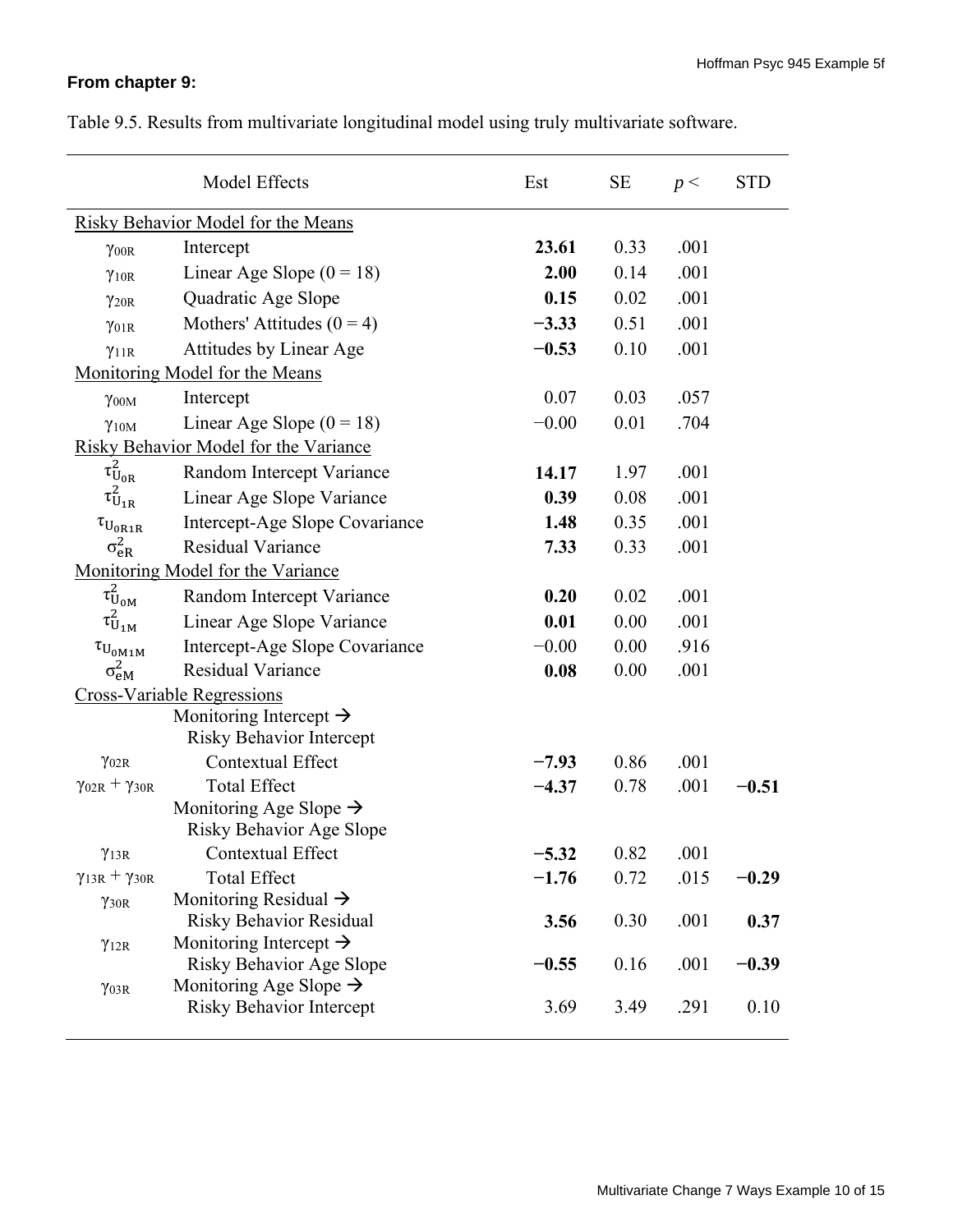# **What Mplus actually gave me for my "truly multivariate" MLM that I used to make Table 9.5:**

|                                                                                        | Number of Free Parameters                              |                                                                                                 |                                                                               | 20                                                                                               |                                                                               |
|----------------------------------------------------------------------------------------|--------------------------------------------------------|-------------------------------------------------------------------------------------------------|-------------------------------------------------------------------------------|--------------------------------------------------------------------------------------------------|-------------------------------------------------------------------------------|
| Loglikelihood                                                                          | H0 Value                                               |                                                                                                 |                                                                               | $-4392.253$                                                                                      |                                                                               |
|                                                                                        | Information Criteria<br>Akaike (AIC)<br>Bayesian (BIC) | Sample-Size Adjusted BIC<br>$(n* = (n + 2) / 24)$                                               |                                                                               | 8824.506<br>8929.390<br>8865.858                                                                 |                                                                               |
| MODEL RESULTS                                                                          |                                                        |                                                                                                 |                                                                               |                                                                                                  |                                                                               |
|                                                                                        |                                                        | Estimate                                                                                        |                                                                               | S.E. Est./S.E.                                                                                   | Two-Tailed<br>P-Value                                                         |
| Within Level                                                                           |                                                        |                                                                                                 |                                                                               |                                                                                                  |                                                                               |
| MON3<br>RISKY                                                                          | Residual Variances                                     | 0.081<br>7.329                                                                                  | 0.004<br>0.328                                                                | 22.355<br>22.353                                                                                 | 0.000<br>0.000                                                                |
| Between Level                                                                          |                                                        |                                                                                                 |                                                                               |                                                                                                  |                                                                               |
| RSLP<br>MSLP                                                                           | ON                                                     | $-5.316$ 0.816                                                                                  |                                                                               | $-6.517$ 0.000                                                                                   |                                                                               |
| RSLP<br>ATT4<br>MON3                                                                   | ON                                                     | $-0.530$<br>$-0.548$                                                                            | 0.103<br>0.160                                                                | $-5.161$<br>$-3.431$                                                                             | 0.000<br>0.001                                                                |
| RISKY<br>MSLP                                                                          | ON                                                     | 3.685                                                                                           | 3.494                                                                         | 1.055                                                                                            | 0.292                                                                         |
| RISKY<br>ATT4<br>MON3                                                                  | ON                                                     | $-3.333$<br>$-7.928$                                                                            | 0.514<br>0.861                                                                | $-6.491$<br>$-9.211$                                                                             | 0.000<br>0.000                                                                |
| RISKY<br>RSLP                                                                          | WITH                                                   | 1.481                                                                                           | 0.345                                                                         | 4,291                                                                                            | 0.000                                                                         |
| MON 3<br>MSLP                                                                          | WITH                                                   | 0.000                                                                                           | 0.004                                                                         | $-0.118$                                                                                         | 0.906                                                                         |
| Means<br>MON3<br>RQUAD<br>MSLP<br>WPRES                                                |                                                        | 0.065<br>0.147<br>$-0.003$<br>3.559                                                             | 0.034<br>0.021<br>0.008<br>0.301                                              | 1.906<br>7.117<br>$-0.402$<br>11.810                                                             | 0.057<br>0.000<br>0.688<br>0.000                                              |
| Intercepts<br>RISKY<br>RSLP                                                            |                                                        | 23.610<br>2.004                                                                                 | 0.333<br>0.139                                                                | 70.898<br>14.405                                                                                 | 0.000<br>0.000                                                                |
| Variances<br>MON3<br>RQUAD<br>MSLP<br>WPRES                                            |                                                        | 0.195<br>0.000<br>0.010<br>0.000                                                                | 0.023<br>0.000<br>0.001<br>0.000                                              | 8.376<br>999.000<br>7.803<br>999.000                                                             | 0.000<br>999.000<br>0.000<br>999.000                                          |
| RISKY<br>RSLP                                                                          | Residual Variances                                     | 14.173<br>0.394                                                                                 | 1.965<br>0.082                                                                | 7.213<br>4.787                                                                                   | 0.000<br>0.000                                                                |
| INTEFF<br>SLPEFF<br>RESSTD<br>INTSTD<br>SLPSTD<br>RISCOR<br>MISCOR<br>I2SSTD<br>S2ISTD | New/Additional Parameters                              | $-4.369$<br>$-1.758$<br>0.374<br>$-0.513$<br>$-0.287$<br>0.627<br>$-0.010$<br>$-0.386$<br>0.100 | 0.784<br>0.724<br>0.034<br>0.104<br>0.126<br>0.068<br>0.089<br>0.125<br>0.095 | $-5.574$<br>$-2.428$<br>11.063<br>$-4.928$<br>$-2.269$<br>9.266<br>$-0.117$<br>$-3.078$<br>1.051 | 0.000<br>0.015<br>0.000<br>0.000<br>0.023<br>0.000<br>0.907<br>0.002<br>0.293 |

MODEL FIT INFORMATION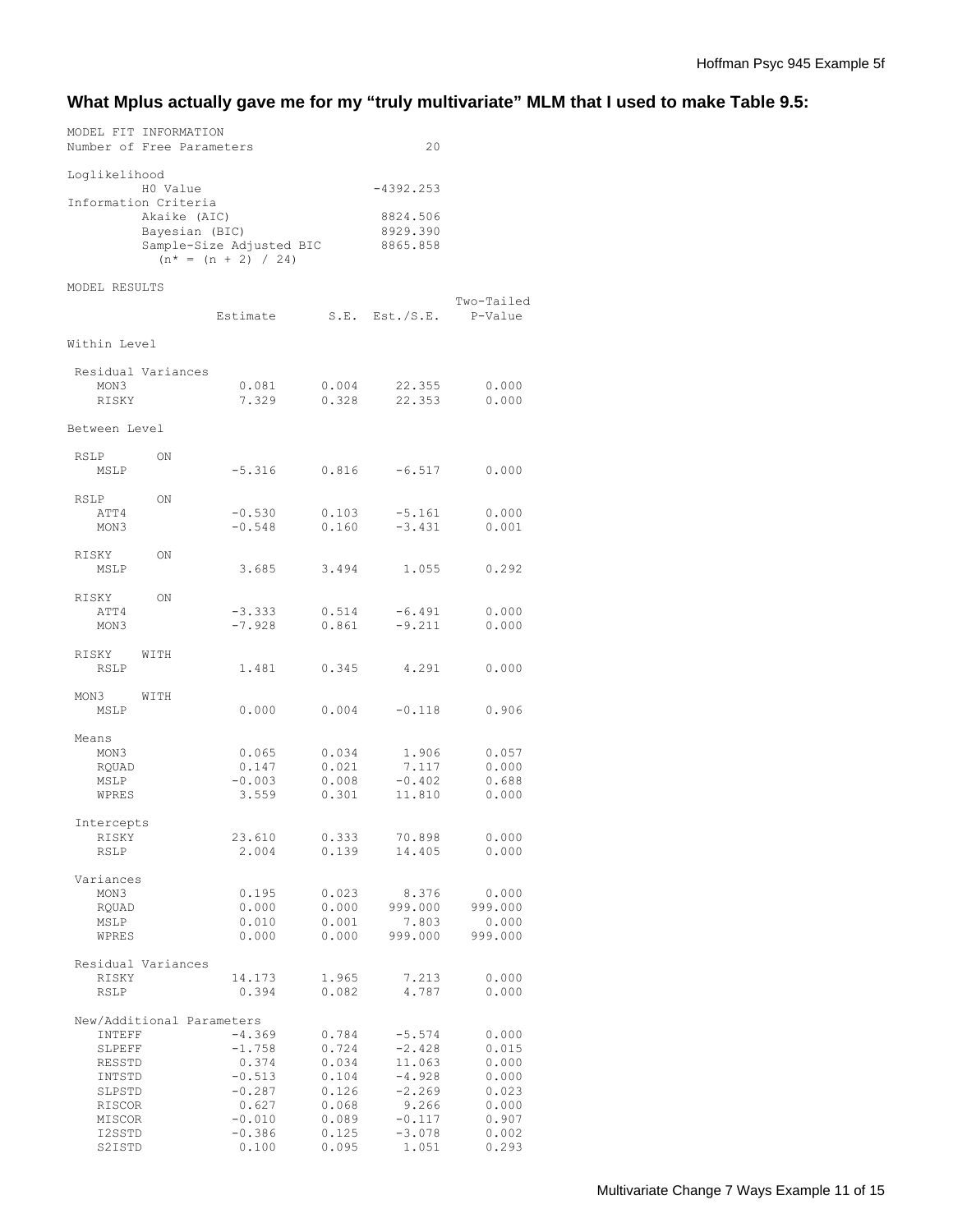#### **In SAS NLMIXED, where (currently) I can get everything except the residual directed path (#6)**

```
TITLE1 "Truly Multivariate Model (but without residual path)"; 
PROC NLMIXED DATA=RiskyStacked2 METHOD=GAUSS TECH=QUANEW GCONV=1e-12; 
* Starting values for all fixed effects and variance components;
  PARMS FintR=23 FslpR=2 Fslp2R=.15 FattintR=-3 FattslpR=-.5 FintM=0 FslpM=0 
         FintMintR=-4 FintMslpR=-.5 FslpMintR=3.7 FslpMslpR=-1.7 
         ResVarR=7 IntVarR=14 SlpVarR=.4 CovarR=1.5 ResVarM=.1 IntVarM=.2 SlpVarM=.01 CovarM=0; 
* Dont allow variances to go below 0 during estimation;
  BOUNDS ResVarR>0, IntVarR>0, slpVarR>0, ResVarM>0, IntVarM>0, slpVarM>0; 
* Level-2 model;
       B0M = FintM + U0M; 
       B1M = FslpM + U1M; 
       B0R = FintR + FattintR*att4 + FintMintR*U0M + FslpMintR*U1M + U0R; 
       B1R = FslpR + FattslpR*att4 + FintMslpR*U0M + FslpMslpR*U1M + U1R; 
* Level-1 model;
       predY = dvM*(B0M + B1M*agec18) + dvR*(B0R + B1R*agec18 + Fslp2R*agec18*agec18); 
       ResVar = dvR*ResVarR + dvM*ResVarM; 
* Put models back together;
  MODEL outcome ~ NORMAL(predY, ResVar); 
* Define G matrix;
  RANDOM U0R U1R U0M U1M ~ NORMAL([0,0,0,0],[IntVarR, 
                                           CovarR, slpVarR, 
 0, 0, IntVarM, 
                                          0, 0, CovarM, slpVarM]) SUBJECT=FamilyID; 
* Estimating standardized effects;
 ESTIMATE "STD M --> R Intercept" FintMintR*SQRT(IntVarM)/SQRT(IntVarR);<br>ESTIMATE "STD M --> R Slope" FslpMslpR*SQRT(SlpVarM)/SQRT(SlpVarR);
                                FslpMs1pr*SQRT(S1pVarM)/SQRT(S1pVarR);
  ESTIMATE "STD M Int --> R Slope" FintMslpR*SQRT(IntVarM)/SQRT(SlpVarR); 
  ESTIMATE "STD M Slope --> R Int" FslpMintR*SQRT(SlpVarM)/SQRT(IntVarR); 
RUN; 
          Fit Statistics 
-2 Log Likelihood 8915.1
AIC (smaller is better) 8953.1
AICC (smaller is better) 8953.4
BIC (smaller is better) 9015.8
                                 Parameter Estimates 
                   Standard 
Parameter Estimate Error DF t Value Pr > |t| Alpha Lower Upper Gradient 
FintR 23.3053 0.3499 196 66.60 <.0001 0.05 22.6152 23.9954 -0.00005 
FslpR 1.9658 0.1460 196 13.46 <.0001 0.05 1.6778 2.2537 0.000057 
Fslp2R 0.1452 0.02196 196 6.61 <.0001 0.05 0.1019 0.1886 -0.00034 
FattintR -3.3299 0.5138 196 -6.48 <.0001 0.05 -4.3431 -2.3166 -0.00002 
FattslpR -0.5285 0.1027 196 -5.15 <.0001 0.05 -0.7311 -0.3260 0.000042 
FintM 0.06501 0.03413 196 1.91 0.0582 0.05 -0.00229 0.1323 0.000303 
FslpM -0.00330 0.008178 196 -0.40 0.6866 0.05 -0.01943 0.01282 -0.00017 
FintMintR -3.6741 0.7651 196 -4.80 <.0001 0.05 -5.1831 -2.1651 0.000013 
FintMslpR -0.3891 0.1531 196 -2.54 0.0118 0.05 -0.6910 -0.08715 -0.00003 
FslpMintR 6.7128 3.4138 196 1.97 0.0507 0.05 -0.01980 13.4454
FslpMslpR -0.7625 0.6843 196 -1.11 0.2665 0.05 -2.1121 0.5871 -0.00002 
ResVarR 8.3529 0.3736 196 22.36 <.0001 0.05 7.6162 9.0897 0.000018 
IntVarR 14.9515 1.9144 196 7.81 <.0001 0.05 11.1761 18.7270 0.000021 
SlpVarR 0.4529 0.07760 196 5.84 <.0001 0.05 0.2998 0.6059 0.000043 
CovarR 1.6595 0.3295 196 5.04 <.0001 0.05 1.0097 2.3093 -0.00004 
ResVarM 0.08076 0.003612 196 22.36 <.0001 0.05 0.07363 0.08788 0.000718 
IntVarM 0.1954 0.02333 196 8.38 <.0001 0.05 0.1494 0.2414 -0.0002 
SlpVarM 0.01049 0.001344 196 7.80 <.0001 0.05 0.007838 0.01314 0.001201 
CovarM -0.00044 0.004007 196 -0.11 0.9122 0.05 -0.00834 0.007460 -0.0019 
                       Additional Estimates \rightarrow close, but not close enough \otimes Standard 
Label Estimate Error DF t Value Pr > |t| Alpha Lower Upper 
STD M --> R Intercept -0.4200 0.09494 196 -4.42 <.0001 0.05 -0.6073 -0.2328 
                  0.1160   0.1051  196   -1.10   0.2707   0.05<br>-0.2556   0.1045  196   -2.45   0.0153   0.05
STD M Int --> R Slope -0.2556 0.1045 196 -2.45 0.0153 0.05 -0.4616 -0.04954 
STD M Slope --> R Int 0.1778 0.09184 196 1.94 0.0543 0.05 -0.00332 0.3589
```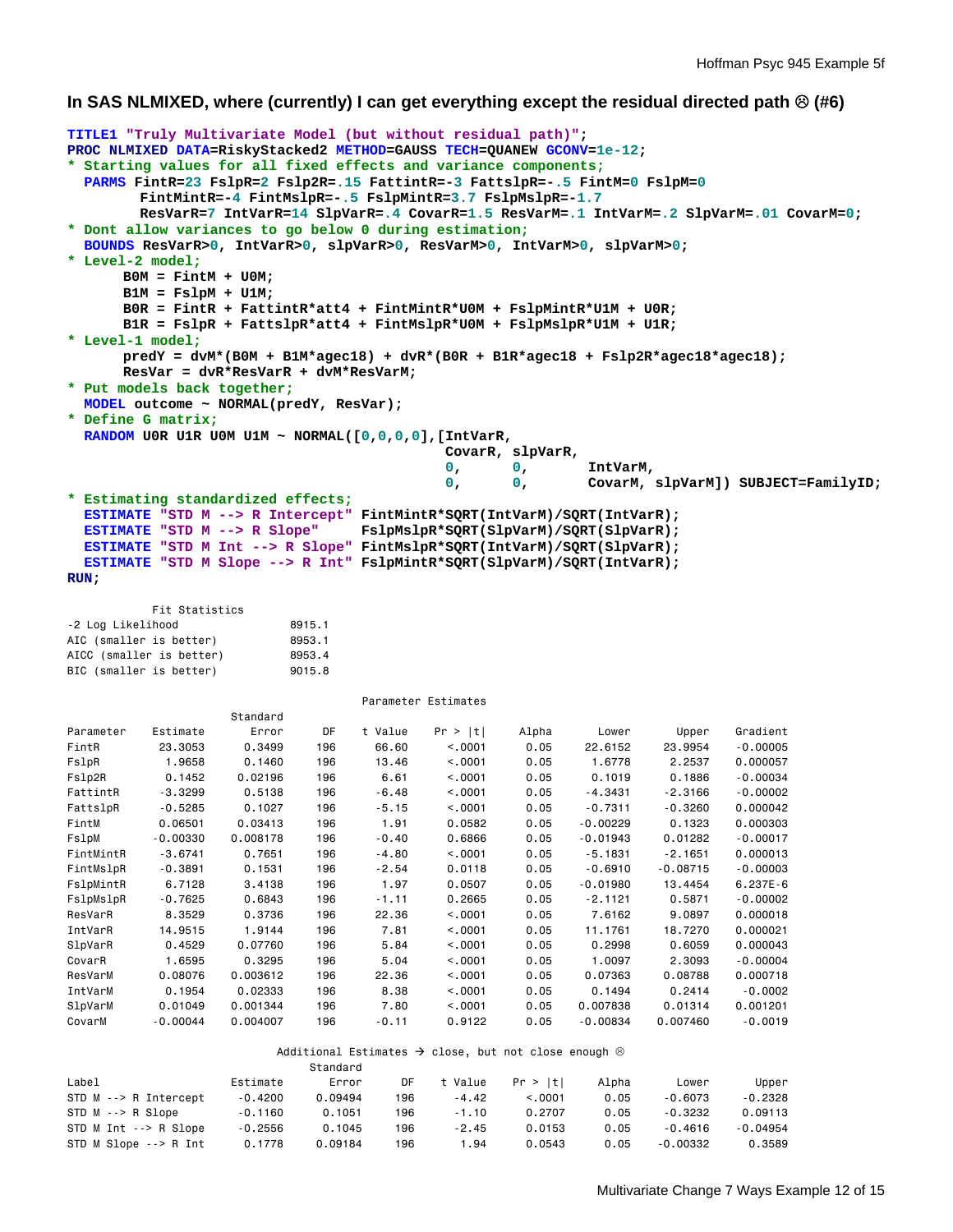What if your truly multivariate model won't estimate? Here is an observed variable alternative using SAS PROC MIXED to output per-person random effects and residuals (#7; "slopes-as-outcomes")

```
TITLE1 "Random Linear Age Model for Parent Monitoring to Output Random Effects and Residuals";
PROC MIXED DATA=RiskyStacked NOITPRINT NOCLPRINT COVTEST IC NAMELEN=100 METHOD=ML;
RUN
N; TITLE1; 
       CLASS F
FamilyID occ
casion; 
       MODEL m
monitor = ag
gec18 / SOL
LUTION DDFM=
=Satterthwa
aite NOTEST
OUTP=eUform
monitor; 
       RANDOM
INTERCEPT a
agec18 / SO
OLUTION TYPE
E=UN SUBJEC
CT=FamilyID;
; * Add sol
ution;
       ODS OUTPUT SolutionR=Uformonitor; * Save random effects to dataset;
```
#### **Ne w "Uformon nitor" rando om effects d dataset:**

|   | Effect    | FamilyID |               | Estimate StdErrPred DF   tValue |     | Probt          |
|---|-----------|----------|---------------|---------------------------------|-----|----------------|
|   | Intercept |          | $-0.2618$     | 0.1669 924                      |     | $-1.57$ 0.1170 |
|   | agec18    |          | 0.03944       | 0.04549 843                     |     | 0.87 0.3861    |
| 3 | Intercept |          | 0.4919        | 0.1717 889                      |     | 2.86 0.0043    |
| 4 | agec18    |          | $2 - 0.08408$ | 0.04531                         | 823 | $-1.86$ 0.0639 |

\* Save random intercept centered at 3 to new dataset (have to add fixed effect); **DATA Uint; SET Uformonitor; WHERE INDEX(Effect,"Intercept")>0;** Uint=Estimate+3.0650-3; KEEP FamilyID Uint; RUN;

```
* S
Save random 
slope to n
new dataset 
uncentered
d since fixe
ed effect is
s near 0;
DAT
TA Uage; SET
T Uformonit
tor; WHERE I
INDEX(Effec
t,"agec18")
)>0; 
       Uage=Es
stimate; KEE
EP FamilyID
D Uage; RUN;
```

```
* S
Save residua
als to new 
dataset;
DAT
TA eUage; SE
ET eUformon
nitor; 
             Uage=Estimate; KEEP FamilyID Uage; RUN;<br>residuals to new dataset;<br>Jage; SET eUformonitor;<br>Eres=Resid; KEEP FamilyID occasion Eres; RUN;
```
**\* M Merge back i into origin nal data; DAT TA RiskyStac cked; MERGE E RiskyStack ked Uint Ua ge; BY Fami ilyID; RUN; DAT TA RiskyStac cked; MERGE E RiskyStack ked eUage; BY FamilyID D occasion; RUN;** 

#### Slopes-as-outcomes for time-varying monitoring predicting risky behavior:

**Level 1:** Risky Behavior<sub>ti</sub> =  $\beta_{0i} + \beta_{1i} (Age_{ti} - 18) + \beta_{2i} (Age_{ti} - 18)^2 + \beta_{3i} ($ **Level 2:** Intercept:  $\beta_{0i} = \gamma_{00} + \gamma_{01}$  (Attitudes12<sub>i</sub> -4) =  $\beta_{0i}$  +  $\beta_{1i}$  (Age<sub>ti</sub> - 18) +  $\beta_{2i}$  (Age<sub>ti</sub> - 18)<sup>2</sup> +<br>  $\gamma_{00}$  +  $\gamma_{01}$  (Attitudes12<sub>i</sub> - 4)<br>
+  $\gamma_{02}$  (MonInt<sub>i</sub> - 3) +  $\gamma_{03}$  (MonSlope<sub>i</sub>) + U<sub>0i</sub>  $(-18)^{2} + \beta_{3i} ($ Mon Res<sub>ti</sub> $) + e_{ti}$ 

Age:  $\beta_{1i} = \gamma_{10} + \gamma_{11} (Attitudes12_i - 4)$ 

```
+ \gamma_{12} (MonInt<sub>i</sub> - 3) + \gamma_{13} (MonSlope<sub>i</sub>) + U<sub>1i</sub>
```
Age<sup>2</sup>:  $\beta_{2i} = \gamma_{20}$ 

WP Monitor:  $\beta_{3i} = \gamma_{30}$ 

### **Co omposite :**

\n
$$
\text{WP Monitor:} \quad \beta_{3i} = \gamma_{30}
$$
\n

\n\n $\text{Composite:} \quad\n \mathbf{y}_{ti} = \left[ \gamma_{00} + \gamma_{01} \left( \text{Attitudes12}_i - 4 \right) + \gamma_{02} \left( \text{MonInt}_i - 3 \right) + \gamma_{03} \left( \text{MonSlope}_i \right) + U_{0i} \right] + \left[ \gamma_{10} + \gamma_{11} \left( \text{Attitudes12}_i - 4 \right) + \gamma_{12} \left( \text{MonInt}_i - 3 \right) + \gamma_{13} \left( \text{MonSlope}_i \right) + U_{1i} \right] \left( \text{Age}_{ti} - 18 \right) + \left[ \gamma_{20} \right] \left( \text{Age}_{ti} - 18 \right)^2 + \left[ \gamma_{30} \right] \left( \text{Mon Res}_{ti} \right) + e_{ti}\n \end{aligned}$ \n

**TIT TLE1 "Monito oring Us pr redicting ri isky behavi or"; PROC MIXED DATA=RiskyStacked NOITPRINT NOCLPRINT COVTEST IC NOINFO NAMELEN=100 METHOD=ML; CLASS F FamilyID occ casion; MODEL r risky = agec c18 agec18\* \*agec18 att4 4 att4\*agec c18 Uint Uin nt\*agec18 U Uage Uage\*ag gec18 Eres RANDOM INTERCEPT a agec18 / TY YPE=UN SUBJE ECT=FamilyI ID; ODS OUT TPUT InfoCri it=FixedU; RUN; TITLE1 1; / SOLUTION DD DFM=Sattert hwaite NOTE EST;**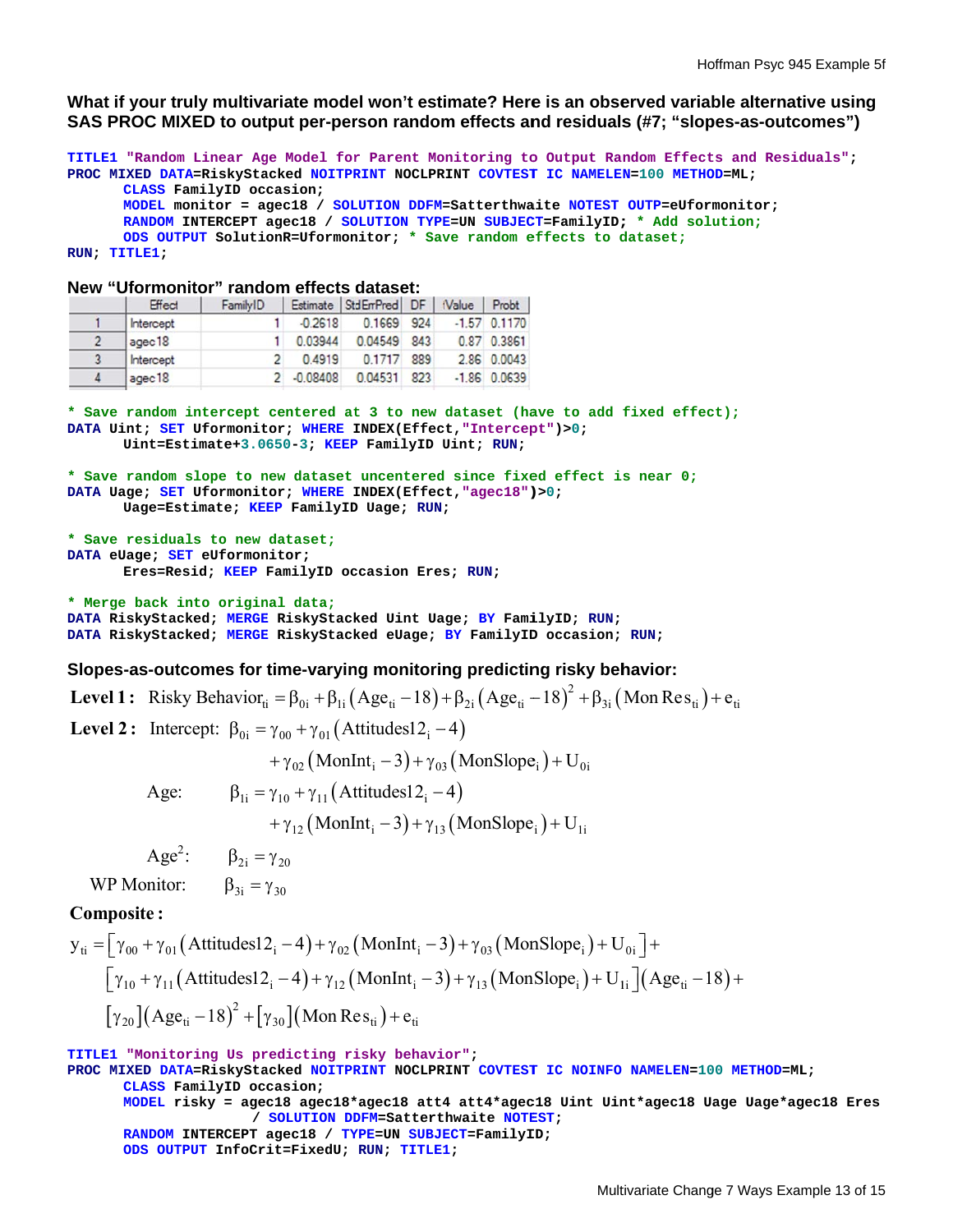| Covariance Parameter Estimates |           |          |                            |         |            |        |  |  |
|--------------------------------|-----------|----------|----------------------------|---------|------------|--------|--|--|
|                                |           |          | Standard                   | Z       |            |        |  |  |
| Cov Parm                       | Subject   | Estimate | Error                      | Value   | Pr Z       |        |  |  |
| UN(1,1)                        | FamilyID  | 15.5934  | 1,9076                     | 8.17    | < 0.001    |        |  |  |
| UN(2,1)                        | FamilyID  | 1.7982   | 0.3275                     | 5.49    | < 0.001    |        |  |  |
| UN(2, 2)                       | FamilyID  | 0.4981   | 0.07694                    | 6.47    | < 0.001    |        |  |  |
| Residual                       |           | 7.3316   | 0.3279                     | 22.36   | < 0.001    |        |  |  |
|                                |           |          | Information Criteria       |         |            |        |  |  |
| Neg2LogLike                    | Parms     | AIC      | AICC                       | HQIC    | <b>BIC</b> | CAIC   |  |  |
| 7430.8                         | 14        | 7458.8   | 7459.1                     | 7477.5  | 7505.0     | 7519.0 |  |  |
|                                |           |          | Solution for Fixed Effects |         |            |        |  |  |
|                                |           | Standard |                            |         |            |        |  |  |
| Effect                         | Estimate  |          | DF<br>Error                | t Value | Pr >  t    |        |  |  |
| Intercept                      | 23,5971   | 0.3295   | 244                        | 71.62   | < 0.001    |        |  |  |
| agec18                         | 2,0098    | 0.1384   | 1186                       | 14.52   | < 0.001    |        |  |  |
| agec18*agec18                  | 0.1465    | 0.02058  | 1010                       | 7.12    | < 0.001    |        |  |  |
| att4                           | $-3.3318$ | 0.5137   | 200                        | $-6.49$ | < 0.001    |        |  |  |
| agec18*att4                    | $-0.5294$ | 0.1027   | 199                        | $-5.15$ | < 0.001    |        |  |  |
| Uint                           | $-4.3591$ | 0.7652   | 202                        | $-5.70$ | < 0.001    |        |  |  |
| agec18*Uint                    | $-0.5475$ | 0.1530   | 201                        | $-3.58$ | 0.0004     |        |  |  |
| Uage                           | 3.7561    | 3.4127   | 202                        | 1.10    | 0.2724     |        |  |  |
| agec18*Uage                    | $-1.7481$ | 0.6858   | 206                        | $-2.55$ | 0.0115     |        |  |  |
| Eres                           | 3,5580    | 0.3013   | 1000                       | 11.81   | < 0.001    |        |  |  |

## **So how did we do? The variances of the monitoring predictors from the slopes-as-outcomes model are smaller (shrunken) as expected. Although this may not always be the case, here the results do appear similar, even though the effect sizes are slightly smaller for the slopes-as-outcomes model.**

Table 9.7. Comparison of results for the intercepts (int), age slopes (slope), and residuals (res) for monitoring (M) predicting risky behavior (RB) across models. Bold values are *p* < .05 for the unstandardized fixed effects.

| Monitoring                       | Multivariate Longitudinal Model<br>with Fixed Effects of Monitoring |        |                 |                      |  | Slopes-as-Outcomes Model:<br>Persons as Random Effects |        |                 |                      |  |
|----------------------------------|---------------------------------------------------------------------|--------|-----------------|----------------------|--|--------------------------------------------------------|--------|-----------------|----------------------|--|
| Effects                          | Var(X)                                                              | Var(Y) | Fixed<br>Effect | <b>STD</b><br>Effect |  | Var(X)                                                 | Var(Y) | Fixed<br>Effect | <b>STD</b><br>Effect |  |
| M int $\rightarrow$<br>R int     | 0.195                                                               | 14 17  | $-4.37$         | $-0.51$              |  | 0.168                                                  | 15.59  | $-4.36$         | $-0.45$              |  |
| M int $\rightarrow$<br>R slope   | 0.195                                                               | 0.39   | $-0.55$         | $-0.39$              |  | 0.168                                                  | 0.50   | $-0.55$         | $-0.32$              |  |
| M slope $\rightarrow$<br>$R$ int | 0.010                                                               | 14.17  | 3.69            | 0.10                 |  | 0.008                                                  | 15.59  | 3.76            | 0.09                 |  |
| M slope $\rightarrow$<br>R slope | 0.010                                                               | 0.39   | $-1.76$         | $-0.29$              |  | 0.008                                                  | 0.50   | $-1.75$         | $-0.23$              |  |
| M res $\rightarrow$<br>R res     | 0.081                                                               | 7.33   | 3.56            | 0.37                 |  | 0.062                                                  | 7.33   | 3.56            | 0.33                 |  |

**Ok, so this brings up more questions… is the slopes-as-outcomes model still reasonably ok if we add additional effects? For example, what about a WP\*age interaction or a random WP effect?**